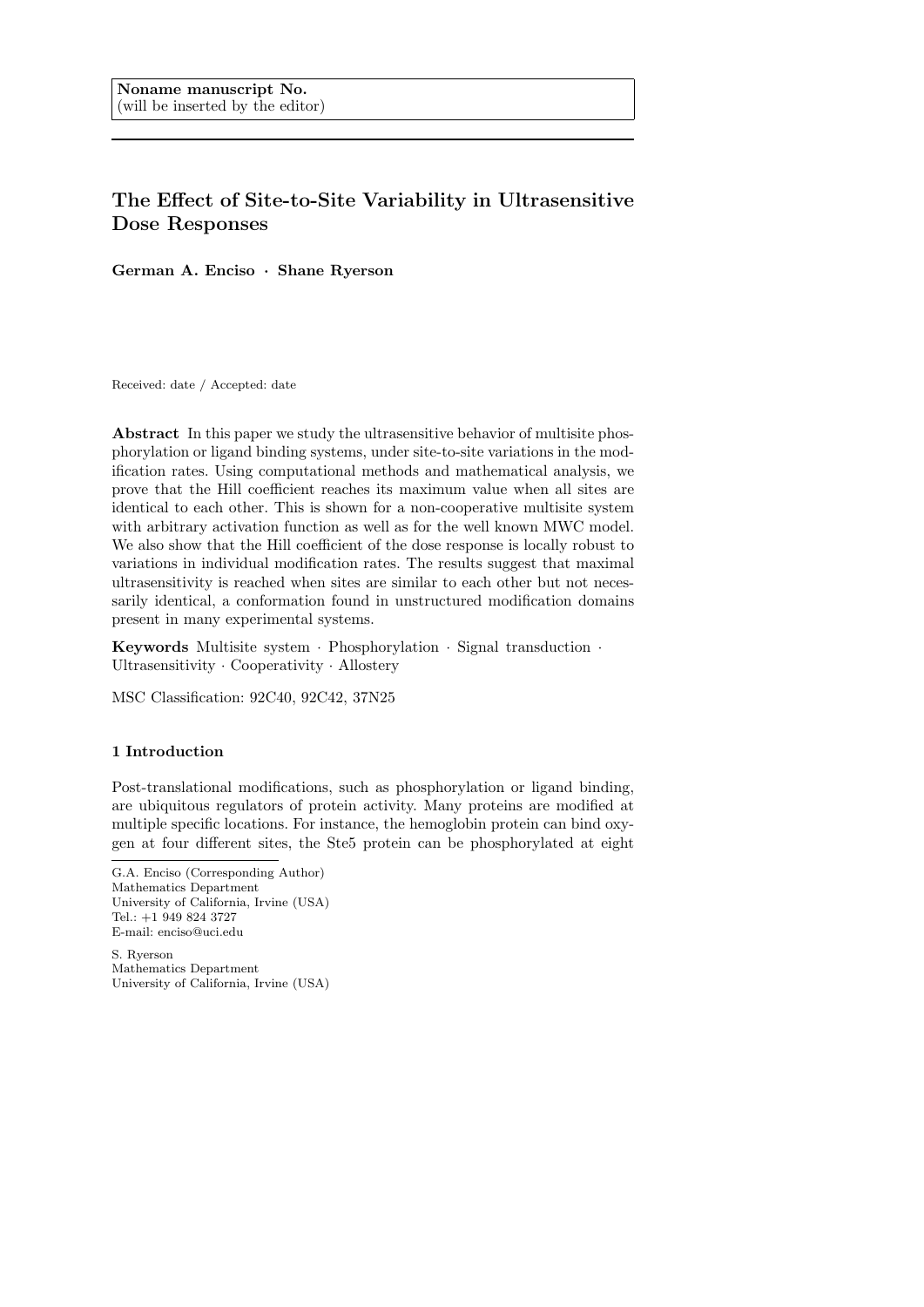sites [25], and the CheY protein can bind the flagellar motor at as many as 34 sites [22]. Many forms of cellular function, from the regulation of the cell cycle [10] to the regulation of gene expression through DNA packaging [27] or the signal transduction of chemotaxis [24], are heavily dependent on the covalent or non-covalent multisite modification of key proteins (Figure 1a,b).

While multisite modifications can serve many different purposes, their best known role lies in their use to create ultrasensitive, or switch-like, dose responses. For instance in the case of hemoglobin, a relatively small difference in  $O_2$  concentration can lead to a large difference in the  $O_2$ -hemoglobin binding affinity, which is an essential element in  $O_2$  transport efficiency [12]. In a similar way, multisite phosphorylation is often proposed as a source of sigmoidal, nonlinear responses, which are important for the creation of bistability, oscillations and other nontrivial dynamical behaviors [1, 4, 16, 23].

There are several classical models, and many more follow up models, that explain how multisite modifications can lead to ultrasensitivity [12, 14, 15]. Perhaps the most famous of them is the allosteric Monod-Wyman-Changeux (MWC) model, which assumes that the protein changes back and forth between two different states with different ligand binding affinities [17]. Ligand binding in turn tends to sequester the protein in the high affinity state, which facilitates ligand binding at other sites. More recently, work by the authors has shown that non-allosteric proteins can also behave in an ultrasensitive manner [4, 21].

In this paper we explore how site-to-site variability can affect ultrasensitive responses. Many models in the literature make the simplifying assumption that all sites have equivalent dynamics, in the sense that modification rates are the same at all unmodified sites. For instance, in a hemoglobin molecule with one bound site, all other three sites are modified at the same rate. Similarly, all modified sites of a protein are assumed to lose their modification at the same rate. This assumption is mostly made out of convenience: different dynamics at different sites lead to an unwieldy system, and often the protein in question is one of several proteins in the model, so that there is a need to keep the system as simple as possible. Moreover, using different parameters at each site leads to many more parameters to fit.

This raises interesting questions regarding the ultrasensitive behavior of systems whose sites are not equivalent. For instance, could the ultrasensitivity be increased by altering the site dynamics in some clever way, such as dividing the sites into groups with different modification rates? How robust is the Hill coefficient of a dose response with respect to small site-to-site variations?

Using both computational and analytical techniques, we answer these questions and show that maximal ultrasensitivity of a multisite system is obtained when all sites have identical dynamics. Moreover, the Hill coefficient of a dose response is robust to small variations in site-to-site dynamics. This has important biological consequences, as many multisite proteins will have evolutionary pressure to mutate towards roughly equal site-to-site dynamics, i.e. roughly equal access of ligands, kinases and other enzymes to all the individual sites.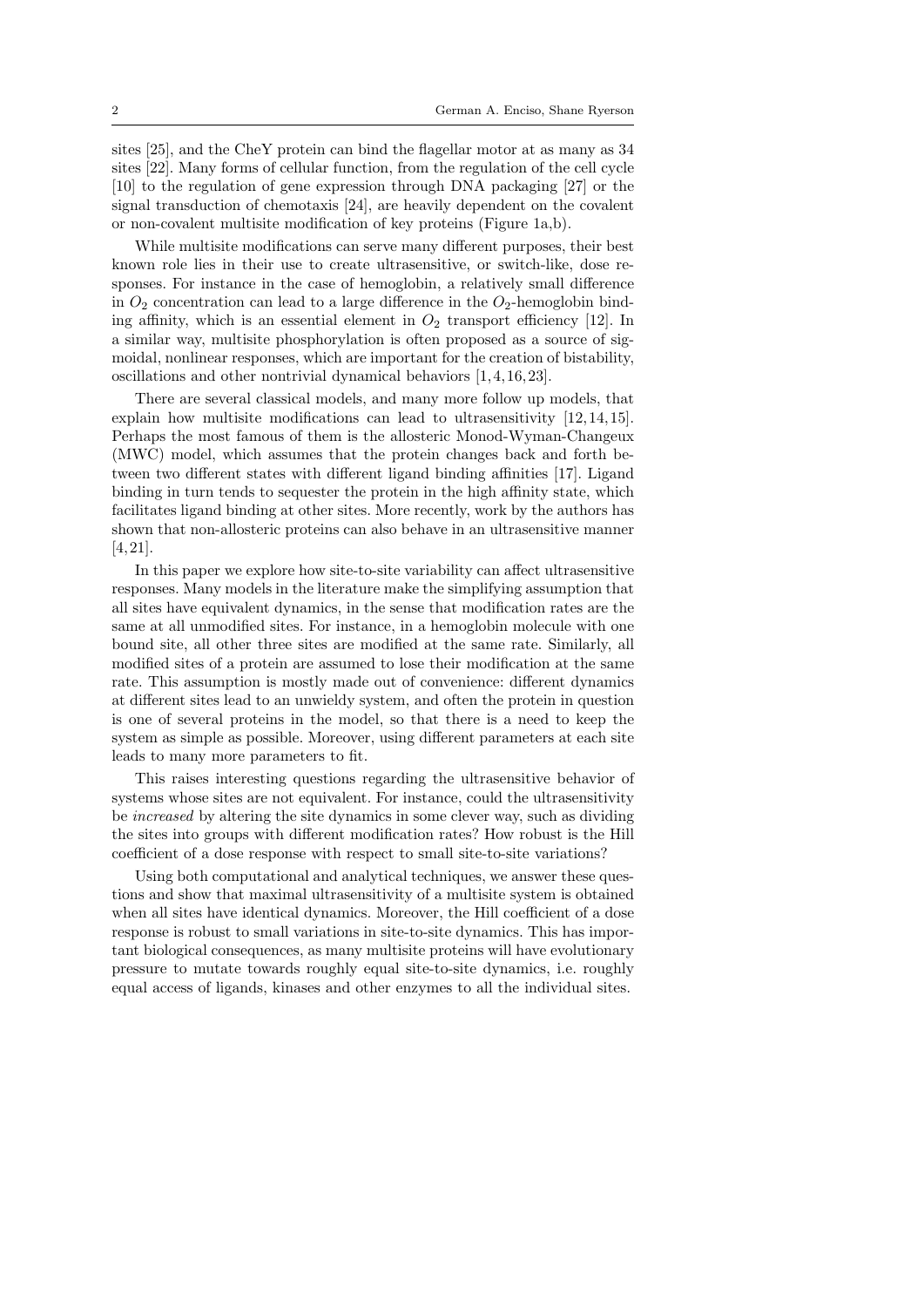

Fig. 1 a: Unstructured multisite phosphorylation is common in cell regulation and allows for similar access of regulatory enzymes to the phosphorylation sites. b: Multisite ligand binding as an example of non-covalent modification. c: Dose response  $g(u, k)$  for  $k_i = 1$ for all i (solid blue), and several variations with  $40\%$  to  $50\%$  site-to-site variation (dashed green). Here  $n = 14$ ,  $a(x) = e^{\gamma x}/(e^{\gamma/2} + e^{\gamma x})$  and  $\gamma = 30$ . **d:** Same graphs as in c, but rescaling along the  $x$  axis to ensure the value of each graph at  $u = 1$  is 0.1.

These predictions are confirmed by several biological experiments. Bioinformatic and crystallographic studies predict that most multisite phosphorylation are unordered [13, 19, 29]. That is, the phosphorylation sites of proteins such as Ste5 tend to be located along flexible polypeptides without a tertiary or quaternary structure, which facilitates equal access to ligands and kinases (Figure 1a). Moreover, phylogenetic analysis shows that while multisite domains are conserved across species, the individual sites are not conserved, further supporting the idea that these domains are unstructured.

In this way, many proteins appear to have evolved flexible, unordered multisite domains. This picture is consistent with our results, since unordered domains are a simple way to enforce similar access to ligands and modifying enzymes. Unordered domains would likely still contain relatively minor differences in access, but this is not a problem given the robustness of the Hill coefficient to such changes.

In the following sections we study different multisite systems with arbitrary site-to-site dynamics and explore how the Hill coefficient of the system changes with the parameters that regulate each site. For most of the mathematical analysis we use for simplicity a non-cooperative system that generalizes the models in [21, 28], using a different parameter for each site. For this system we prove rigorously that identical sites lead to maximal ultrasensitivity (Theorem 2), and that the Hill coefficient of the dose response is robust to small changes in the modification parameters (Theorem 1). We also carry out a computational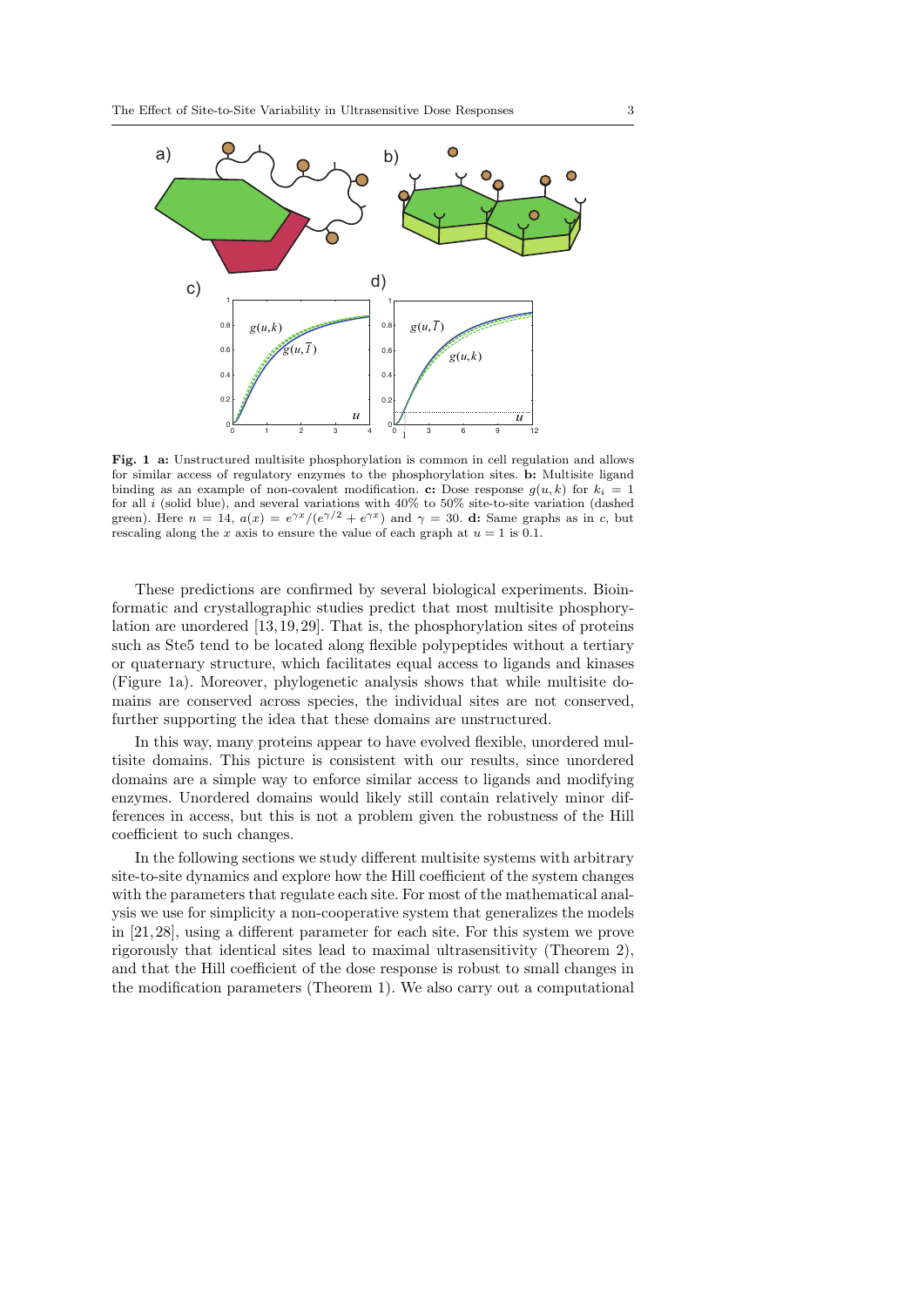analysis of the Hill coefficient as a function of the coefficient of variation of the site parameters, for the non-cooperative model as well as a generalized MWC model. This illustrates that ultrasensitivity is also optimized in this classical model when sites are modified at identical rates.

## 2 Non-cooperative Model

Suppose that  $S$  is a substrate with  $n$  modification sites, which could be covalent or non-covalent and correspond to phosphorylation, ligand binding, etc. We consider non-sequential, first-order modification reactions of this multisite substrate, so that there are a total of  $2<sup>n</sup>$  possible protein states. Assume the following:

(H1) Each site is modified independently of the state of the other sites.

This in particular implies that the system is non-cooperative and nonallosteric. The authors have recently studied such a system in the context of chemotaxis signaling and Ste5 phosphorylation [21], and in a practical biological model of bud size control [4]. We denote by  $S_I$  the concentration of the protein with phosphorylation state  $I \in \{0,1\}^n$ . If the protein  $S_I$  is not modified at site i, the modification at this site takes place at a rate  $\alpha_i u S_I$ , where u, the input of the system, represents the concentration of the modifying enzyme (or the concentration of the ligand, as appropriate). If  $S_I$  is already modified at site i, then the modification is removed at a rate  $\beta_i S_I$ . If the removal of the modification is mediated by another enzyme (such as a phosphatase), then we assume that the concentration of that enzyme is constant and is hidden inside the parameter  $\beta_i$ .

If we denote by  $z_i$  and  $w_i$  the fraction of *i*-sites that are modified and unmodified at any given time, respectively, we can write ODEs of the form

$$
z_i' = \alpha_i uw_i - \beta_i z_i, \quad w_i' = -\alpha_i uw_i + \beta_i z_i, \quad i = 1, \dots, n. \tag{1}
$$

Since  $z_i + w_i = 1$ , one can simplify these ODEs to  $z'_i = \alpha_i u (1 - z_i) - \beta_i z_i$ . A simple calculation shows that the fraction of modified i-sites at steady state is  $z_i = u/(u + k_i)$ , where  $k_i := \beta_i/\alpha_i$  is the *i*-th dissociation constant of the system [21]. Thus the dissociation constant  $k_i$  incorporates the variability from site to site in this system.

Regarding the activation of the multisite protein, we assume

(H2) The activation level of the protein depends only on the number of modified sites.

This allows to define an activation function  $a(x)$ , indicating the fractional activity of a substrate molecule that has a fraction  $x$  of modified sites. For instance, Ste5 is only active when bound to the cell membrane. If a molecule of Ste5 has 5 phosphorylated sites out of 8, and this leads the protein to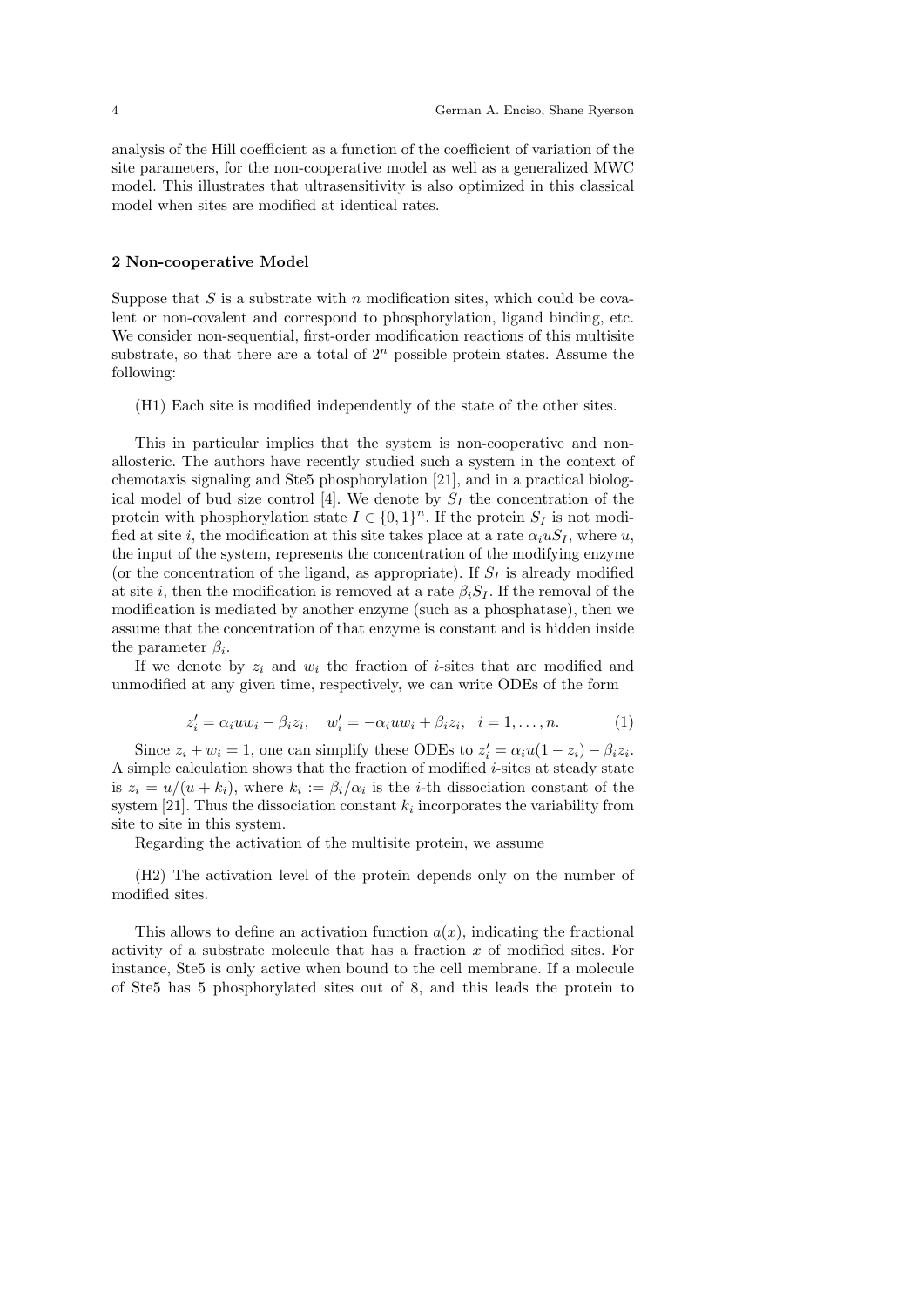spend 20% of the time bound to the membrane, we say that  $a(5/8) = 0.2$ . For other proteins, activation might mean the ability to act as an enzyme to other proteins, or being able to bind to a target. For simplicity we assume that the function  $a:[0,1] \to [0,1]$  is continuous and monotonically increasing, and that  $a(0) < 0.1a(1)$ .

The work in [21] follows the same assumptions we have here but additionally it includes the third assumption that the modifications are identical from site to site. We relax that assumption here and in this way generalize that work.

Define  $S_T$  to be the total concentration of substrate, which is a constant since there is no protein production or degradation in this system. Let us suppose first that all sites are identical, that is  $k_i = k$  and  $z_i = z = u/(u + k)$ for all i. If we consider a modification state of the substrate by the index  $I \in \{0,1\}^n$ , then the independence among the sites allows us to compute the concentration  $S_I$  of the protein in state I as

$$
\frac{S_I}{S_T} = z^{|I|} (1 - z)^{n - |I|},
$$

where  $|I| = I_1 + \ldots + I_n$ . Finally, this allows to calculate the so-called dose response of the system, which describes the relationship between the input  $u$ (the modifying enzyme or ligand) and the total fraction of active protein:

$$
g(u) = \frac{1}{S_T} \sum_{I} S_I a(|I|/n) = \sum_{I} z^{|I|} (1-z)^{n-|I|} a(|I|/n)
$$
  
= 
$$
\sum_{j=0}^{n} {n \choose j} z^j (1-z)^{n-j} a(j/n) \approx a(z),
$$

where  $z = z(u)$ . The last approximation follows from the study of Bernstein polynomials and becomes increasingly accurate as  $n \to \infty$  [11,21]. This illustrates that the dose response  $g(u)$  of this system can be approximated in very simple terms using the activation function.

In case that the dissociation constants  $k_i$  are not all equal to each other, the dose response becomes more elaborate.

**Lemma 1** In the case of arbitrary dissociation constants  $k_1, \ldots, k_n$ , the active protein fraction satisfies the formula

$$
g(u,k) = \frac{1}{P(u,k)} \sum_{i=0}^{n} a_i e_{n-i}(k) u^i,
$$
 (2)

where  $k := (k_1, \ldots, k_n)$ ,  $P(u, k) := \prod_{j=1}^n u + k_j$ ,  $a_i := a(i/n)$ , and  $e_i(k) := \sum_{|I|=i} \prod_{I \subset \{1\}} k_i$  is the elementary symmetric polynomial of degree i over the  $\prod_{|I|=i} \prod_{I_j=1} k_j$  is the elementary symmetric polynomial of degree i over the variables  $k = (k_1, \ldots, k_n)$ .

*Proof.* We calculate for any index  $I$ ,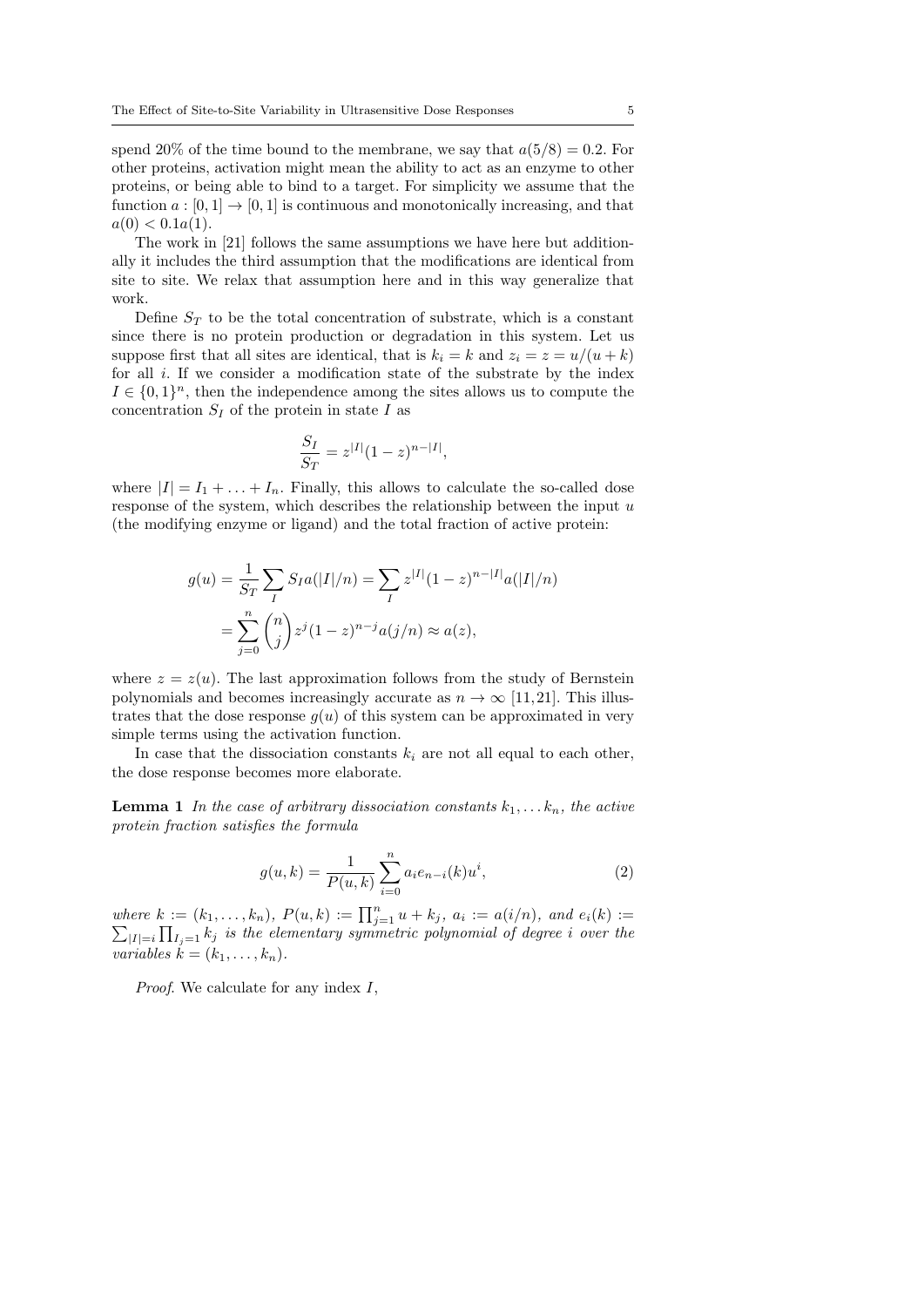$\Box$ 

$$
\frac{S_I}{S_T} = \prod_{I_j=1} z_j \prod_{I_j=0} 1 - z_j = \prod_{I_j=1} \frac{u}{u+k_j} \prod_{I_j=0} \frac{k_j}{u+k_j} = \frac{1}{P(u,k)} u^{|I|} \prod_{I_j=0} k_j.
$$

The dose response now can be written as

$$
g(u,k) = \frac{1}{S_T} \sum_{I} a_{|I|} S_I = \frac{1}{P(u,k)} \sum_{I} a_{|I|} u^{|I|} \prod_{I_j=0} k_j
$$
  
= 
$$
\frac{1}{P(u,k)} \sum_{i=0}^{n} a_i u^i \sum_{|I|=i} \prod_{I_j=0} k_j = \frac{1}{P(u,k)} \sum_{i=0}^{n} a_i u^i e_{n-i}(k).
$$

For example in the case  $n = 2$ , the active fraction is

$$
g(u,k) = a_0(1-z_1)(1-z_2) + a_1z_1(1-z_2) + a_1(1-z_1)z_2 + a_2z_1z_2
$$
  
= 
$$
a_0 \frac{k_1k_2}{(u+k_1)(u+k_2)} + a_1 \frac{uk_2 + uk_1}{(u+k_1)(u+k_2)} + a_2 \frac{u^2}{(u+k_1)(u+k_2)}
$$
  
= 
$$
\frac{1}{P(u,k)} [a_0e_2 + a_1e_1u + a_2e_0u^2],
$$

since  $e_0 = 1, e_1 = k_1 + k_2, e_2 = k_1 k_2.$ 

Regarding the dissociation parameters  $k_i$ , we assume that  $k_i \geq 0$ ,  $i =$  $1 \ldots n$ , but that they are not all identically zero.

## 3 Robustness of Ultrasensitivity

In this section we show that relatively large variability from site to site does not affect the dose response or its Hill coefficient to a significant extent. We do this both through computational and mathematical analysis. The theoretical results Theorem 1 and Proposition 1 state that if the  $k_i$  are similar to each other, then  $g(u,(k_1,\ldots,k_1))$  equals  $g(u,(\bar{k},\ldots,\bar{k}))$  to a first order approximation, where  $\bar{k} := (k_1 + \ldots + k_n)/n$ . The Hill coefficients of both dose responses are also the same except for higher order error terms.

In Figure 1c we simulate the dose response  $g(\cdot, k)$  for multiple sets of dissociation rates  $k_1, \ldots, k_n$ . We plot a dose response with identical parameters  $k_i = 1$  using a solid blue line. Here  $n = 14$  and the activation function is of the form  $a(x) = e^{\gamma x}/(\delta + e^{\gamma x})$  as detailed in [4]. We also plot several random variations with a coefficient of variation  $CV = \sigma(k)/E(k)$  between 0.4 and 0.5.

In Figure 1d we display the same curves, but rescaling each curve along the x-axis so that they have value 0.1 at the same input  $u = 1$ . Intriguingly, the solid curve now has maximal values among the different functions, which will have important consequences for the analysis of the next section.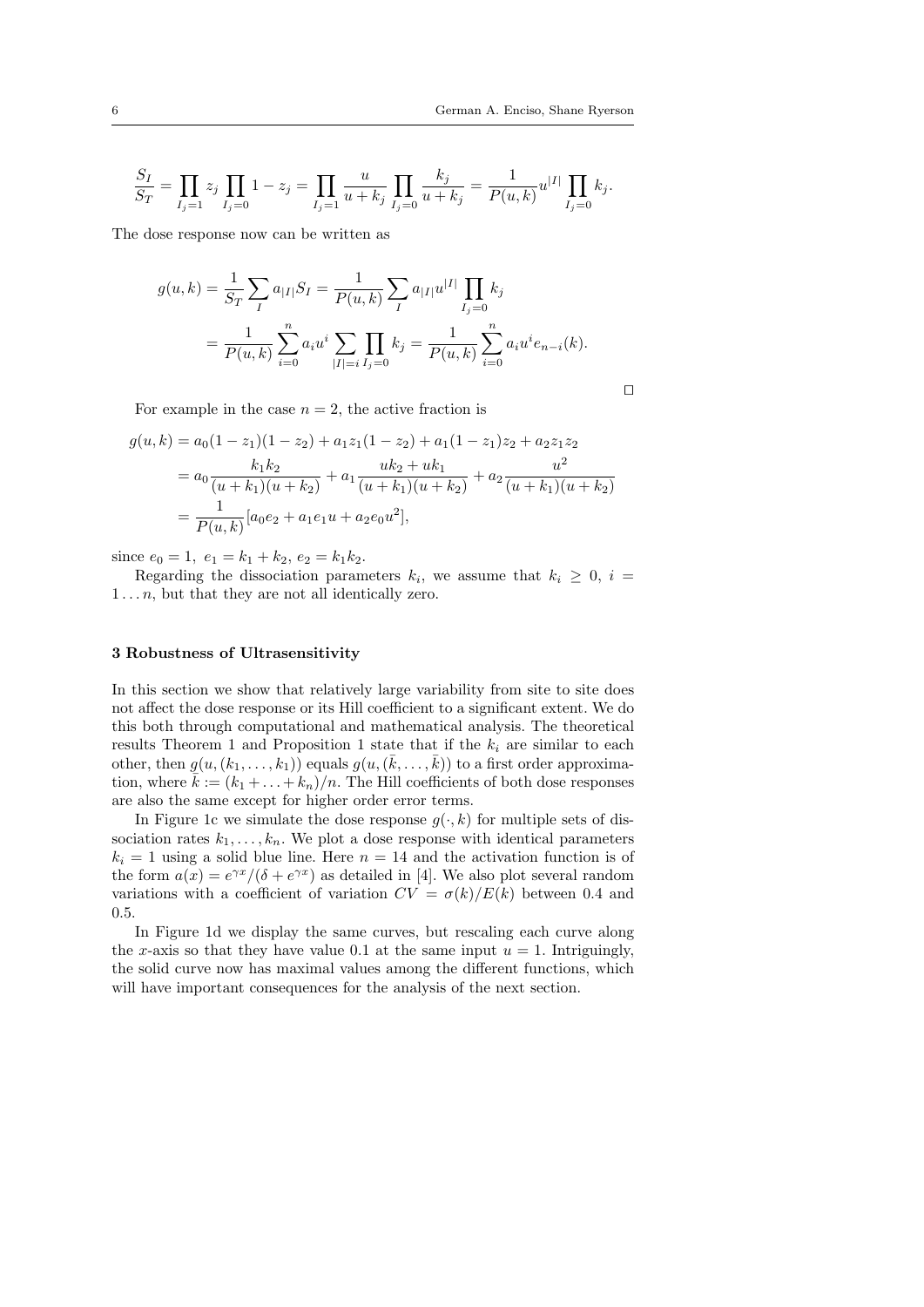

Fig. 2 a: Defining the generalized Hill coefficient for arbitrary sigmoidal curves. b: Each set of dissociation constants  $k = (k_1 \ldots k_n)$  is assigned a blue dot according to the coefficient of variation  $\sigma(k)/E(k)$  and the generalized Hill coefficient of the dose response. Here the same value of n and activity function as in Figure 1c. c: Same plot for  $n = 4$  and  $a_0 = a_1 = a_2 = 0$ and  $a_3 = a_4 = 1$ . d: Restricted parameter sets illustrate what parameter combinations increase or decrease the Hill coefficient of the dose response. i)  $k_1 > 1, k_2 = k_3 = k_4 = 1$ . ii)  $k_1 = 1, k_2 = k_3 = k_4 > 1$ . For  $a = 1000$ : iii)  $k_1 = 1, 1 < k_2 < a, k_3 = k_4 = a$ . iv)  $k_1 = k_2 = 1, a < k_3 < a^2, k_4 = a^2$ . v)  $k_1 = k_2 = 1, 1 < k_3 < a, k_4 = a^2$ .

In order to quantify ultrasensitive behavior we use the definition of a generalized Hill coefficient given in [7] (see also [3]). For any sigmoidal function  $f: \mathbb{R}^+ \to \mathbb{R}^+$  with saturation value M, set

$$
H := \frac{\ln 81}{\ln \frac{f^{-1}(0.9M)}{f^{-1}(0.1M)}}
$$

.

See Figure 2a for an illustration. The smaller the ratio between  $f^{-1}(0.9M)$ and  $f^{-1}(0.1M)$ , the higher the ultrasensitivity and the larger H. Moreover, if  $f(x) = x^{h}/(K^{h}+x^{h})$  is any Hill function, then  $H = h$ . Therefore H generalizes the standard Hill coefficient to arbitrary sigmoidal functions.

Figure 2b shows a plot of the Hill coefficient of multiple dose responses as in Figure 1c, plotted against the coefficient of variation  $\sigma(k)/E(k)$  of the dissociation rates. The individual values of  $k_i$  were now varied over 8 orders of magnitude each for every single data point, leading to a much larger range in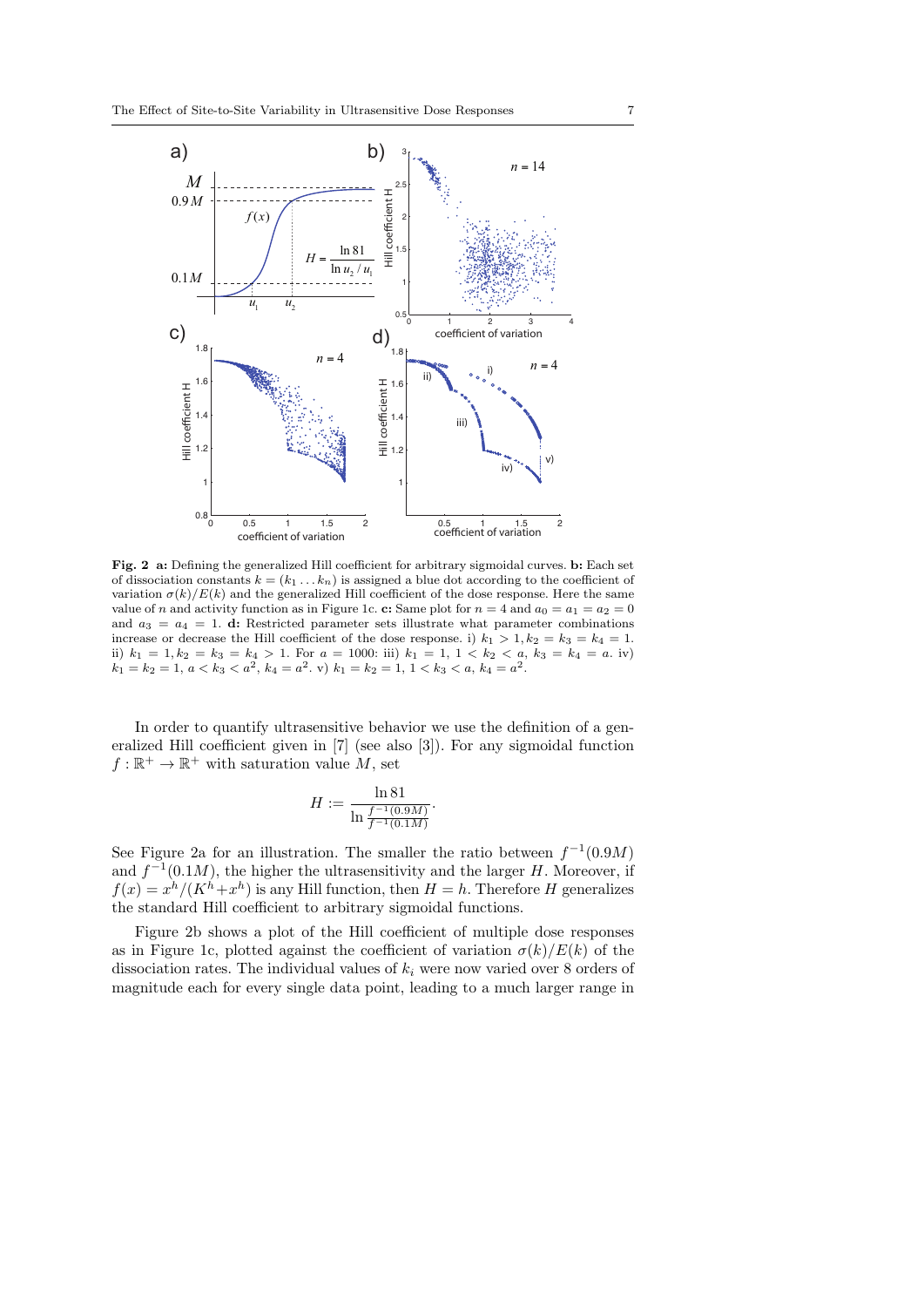the coefficient of variation CV . Notice that the ultrasensitivity appears to be highest when the noise is equal to zero, that is when all sites have the same value. As the noise increases, there is a wider variability in the ultrasensitivity. However when the noise is relatively small, the Hill coefficient changes little. We carried out the same analysis for a simpler system in the case  $n = 4$ , and found qualitatively similar results in a simpler graph (Figure 2c). Here  $a_0 = a_1 = a_2 = 0$  and  $a_3 = a_4 = 1$  for simplicity.

In Figure 2d we aimed at identifying the parameter sets that lead to the highest and lowest ultrasensitive behavior for a given amount of noise. The parameter sets in curve i) consistently had the highest ultrasensitive behavior, and they were modeled using the constraint  $k_1 > 1, k_2 = k_3 = k_4 = 1$ . This corresponds to a system where most sites are identical, except for one site that is easier to dissociate (due to a higher dissociation constant). For a small amount of noise, the lowest ultrasensitivity is found when  $k_1 = 1, k_2 = k_3 =$  $k_4 > 1$ . This is a system in which one site dominates because it has much higher affinity than the rest, and therefore it resembles a system where  $n = 1$ . Other parameter restrictions closely approach the edges found in the case of random parameter combinations.

We prove mathematically one of the observations in these simulations, namely that starting from a system with identical dissociation constants  $k_i =$  $k, i = 1 \dots n$ , small variations in the value of these parameters do not change the ultrasensitivity of the system to a first order approximation. This can be seen in Figure 2b,c and d, where the initial slope of the Hill coefficient with respect of parameter variations is *zero*. Notice that this is a stronger claim than to simply state that  $q(\cdot, k)$  and  $H(k)$  change continuously with respect to k. This analysis holds for arbitrary activation gradients  $a(x)$ . Using a slight abuse of notation, we write  $\overline{k}$  for the average value as well as for the vector  $(\bar{k}, \ldots, \bar{k})$ . Also, using standard asymptotic notation, given a vector v and a scalar-valued function  $R(v)$  we say that  $R(v) = o(v)$  if  $R(v)/|v| \to 0$  as  $v \to 0$ .

**Proposition 1** Given  $k = (k_1, \ldots, k_n)$ , set  $\overline{k} = (k_1 + \ldots + k_n)/n$ , and  $\Delta k_i =$  $k_i - \bar{k}$ . Then

$$
g(u,k) = g(u,\bar{k}) + o(\Delta k).
$$

Proof. Notice that

$$
\Delta k_1 + \ldots + \Delta k_n = k_1 + \ldots + k_n - n\bar{k} = 0.
$$

Since the function  $g(u, \bar{k})$  is symmetric on each of the variables  $k_i$ ,

$$
\frac{\partial}{\partial k_i}g(u,\bar{k})=\frac{\partial}{\partial k_j}g(u,\bar{k})=c
$$

for some real number  $c = c(\bar{k})$  and all  $i, j = 1 \dots n$ . The result follows from calculating the directional derivative

$$
D_{\Delta k} g(u, \bar{k}) = \nabla_k g(u, \bar{k}) \circ \Delta k = c(\Delta k_1 + \ldots + \Delta k_n) = 0.
$$

|  | ۰ |  |
|--|---|--|
|  |   |  |
|  |   |  |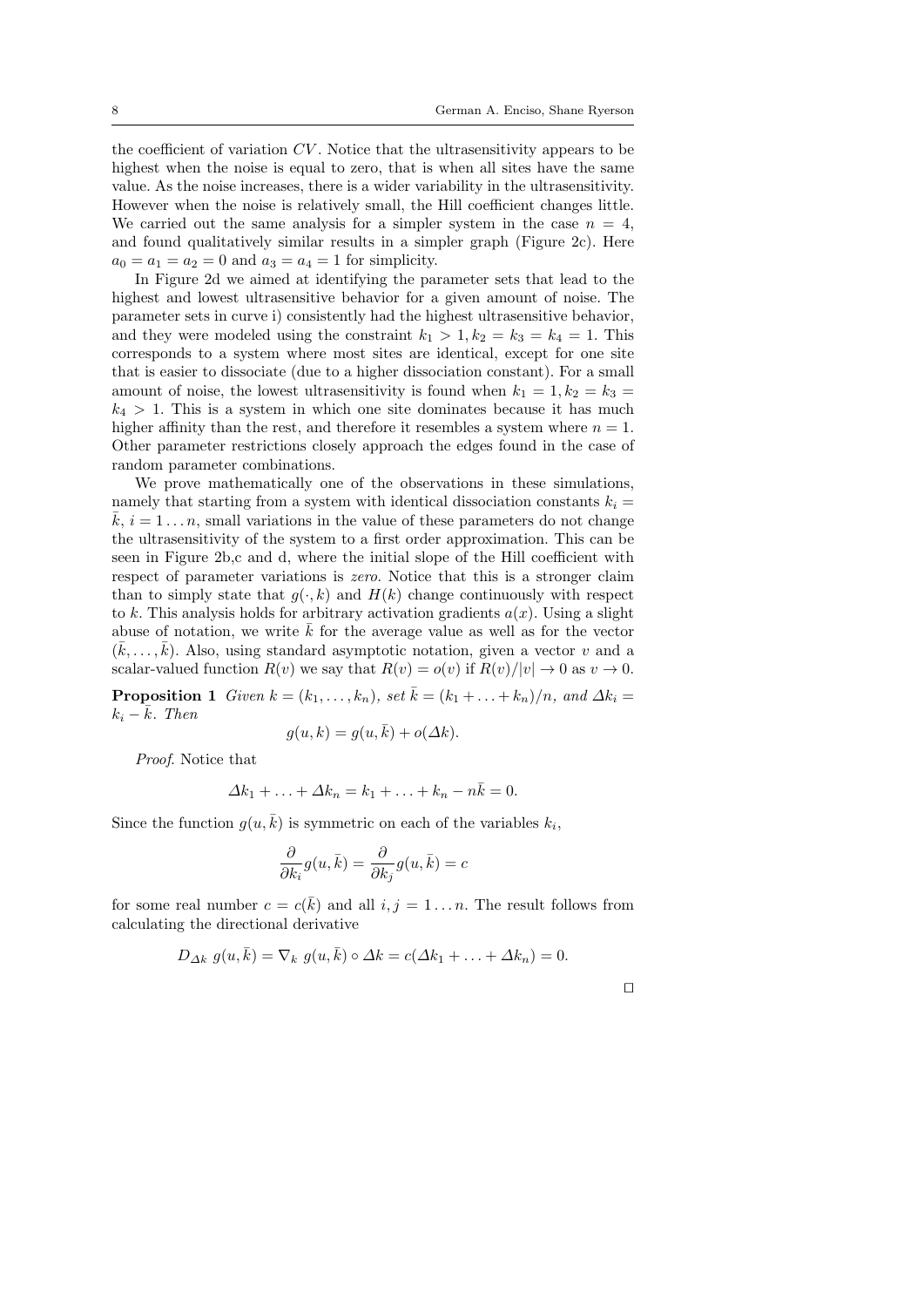We denote by  $g_{min}$  and  $g_{max}$  the minimum and maximum values of the dose response, respectively. Since  $g(0, k) = a_0$  and  $g(\cdot, k)$  saturates at  $a_n$ , we have  $g_{min} = a_0$ ,  $g_{max} = a_n$ .

**Theorem 1** Let  $H(k)$  be the generalized Hill coefficient of  $g(\cdot, k)$ , and suppose  $g_{min} < 0.1 g_{max}$ . Given  $k = (k_1, ..., k_n)$ , let  $\bar{k} = (k_1 + ... + k_n)/n$ ,  $\Delta k_i = k_i - \bar{k}$ . Then

$$
H(k) = H(\bar{k}) + o(\Delta k).
$$

*Proof.* Since  $g_{min} < 0.1 g_{max}$ , there exist  $u_1(k), u_2(k)$  such that  $g(u_1(k), k) =$  $0.1g_{max}$  and  $g(u_2(k), k) = 0.9g_{max}$ , respectively. In fact  $u_1(k), u_2(k)$  are differentiable by the Implicit Function Theorem, since  $\partial/\partial u$  g(u, k) > 0. Using the chain rule to calculate the gradient of  $u_i(k)$ , we obtain

$$
D_{\Delta k} u_i(\bar{k}) = \nabla u_i(\bar{k}) \circ \Delta k = -\left(\frac{\partial g}{\partial u}\right)^{-1} \nabla_k g(u_i(\bar{k}), \bar{k}) \circ \Delta k = 0
$$

by the proof of Proposition 1. Now notice that  $H(k) = \ln 81/\ln \frac{u_2(k)}{u_1(k)}$ . Again using the chain rule we calculate

$$
D_{\Delta k}H(\bar{k}) = \nabla H \circ \Delta k = \left(\frac{\partial H}{\partial u_1}\nabla u_1(\bar{k}) + \frac{\partial H}{\partial u_2}\nabla u_2(\bar{k})\right) \circ \Delta k = 0.
$$

 $\Box$ 

One could argue that if the parameters  $k_i$  are varied from a given value  $\bar{k}$ , then the average of the new parameters can deviate from  $\bar{k}$ , leading to changes in the dose response. However, as we will see below, the Hill coefficient of a dose response is invariant under parameter rescaling. In particular  $H$  has the same value given identical parameters  $k_i = \bar{k}$ , regardless of the actual value of  $k$ .

## 4 Maximum Hill coefficient

We prove that the Hill coefficient of the non-cooperative dose response  $q(\cdot, k)$ (2) is maximized when all dissociation rates  $k_i$  are identical to each other, another basic feature observed in simulations (Theorem 2). It might seem a daunting task to maximize the function  $H(k) = \ln 81/\ln \frac{g(\cdot,k)^{-1}(0.9g_{max})}{g(\cdot,k)^{-1}(0.1g_{max})}$ . But this problem can be simplified through a series of steps as outlined below.

First, we will assume without loss of generality that k satisfies  $g(1, k) =$ 0.1g<sub>max</sub>. Then, rather than maximizing the Hill coefficient  $H(\cdot)$ , we focus on maximizing  $g(c, \cdot)$  for a fixed value  $c > 1$ . It will turn out that  $g(c, \cdot)$  is maximized when all dissociation constants are identical to each other,  $k_i = k$ , regardless of the value of c (Figure 3a). That is,  $g(c, k) < g(c, \bar{k})$  for any  $k \neq \bar{k}$ and any  $c > 1$ . Finally, notice that maximizing the dose response for all  $c > 1$ given  $g(1,k) = 0.1g_{max}$  is the same as minimizing  $g(\cdot,k)^{-1}(0.9g_{max})$ , which in turn maximizes the Hill coefficient.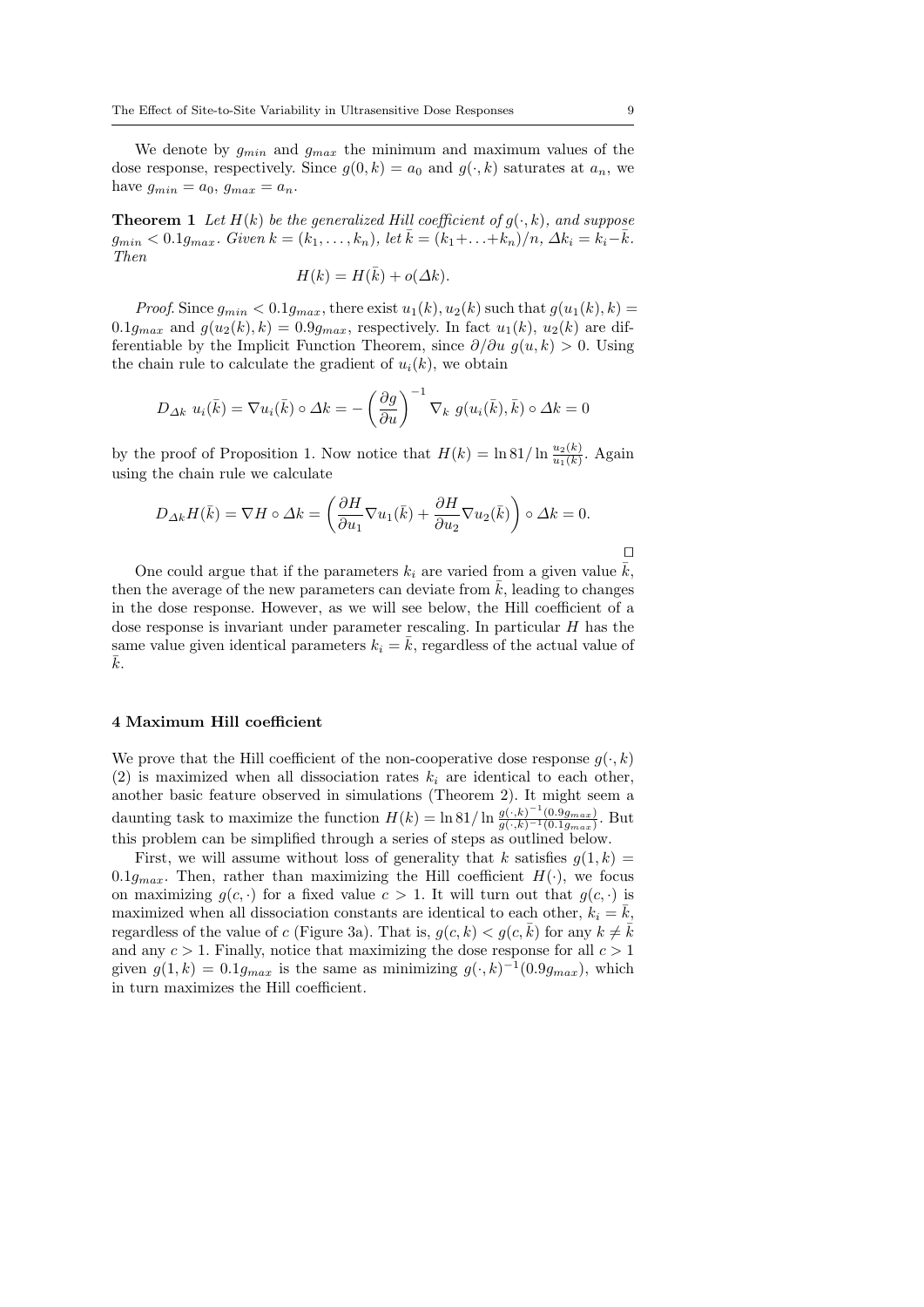

Fig. 3 a: In order to maximize the Hill coefficient, assume that  $g(1, k) = 0.1g_{max}$  and maximize  $g(c, k)$  for  $c > 1$ . b: Proof of Proposition 3 for the case  $n = 2$ ,  $a_0 = 0, a_1 = 1$  $0.5, a_2 = 1.$ 

Before proving the main results, we state and prove several technical lemmas. The following lemma shows that when k is multiplied by a scalar  $\alpha$ , the dose response  $g(\cdot, k)$  is also rescaled by  $\alpha$ , in particular its Hill coefficient is unchanged.

**Lemma 2** For every  $u \geq 0$ ,  $\alpha > 0$ , and  $k = (k_1, \ldots, k_n)$ , it holds that  $g(\alpha u, \alpha k) = g(u, k)$ . That is, the function  $g(u, k)$  is homogeneous of degree 0.

*Proof.* Notice 
$$
P(\alpha u, \alpha k) = \alpha^n P(u, k), e_j(\alpha k) = \alpha^j e_j(k)
$$
, and  

$$
g(\alpha u, \alpha k) = \frac{1}{P(\alpha u, \alpha k)} \sum_{i=0}^n a_i \alpha^{n-i} e_{n-i}(k) (\alpha u)^i = g(u, k).
$$

 $\Box$ 

Define the set  $S = \{k \in [0, \infty)^n | g(1, k) = 0.1g_{max}\}.$  We show in the following result that optimization of the Hill coefficient can be carried out without loss of generality on this set.

**Lemma 3** For any nonzero  $k \in [0,\infty)^n$  there exists  $k' \in \mathcal{S}$  such that  $H(k') =$  $H(k)$ .

*Proof.* Let  $u_1, u_2 \in \mathbb{R}^+$  be such that  $g(u_1, k) = 0.1g_{max}, g(u_2, k) = 0.9g_{max}$ . Set  $k' = k/u_1$ , and notice that  $g(1, k') = 0.1g_{max}$ ,  $g(u_2/u_1, k') = 0.9g_{max}$  by homogeneity. Therefore  $k' \in \mathcal{S}$  and both dose responses have the same Hill coefficient  $H = \ln(81)/\ln(u_2/u_1)$ .

**Lemma 4** There exists a unique scalar  $\bar{k} > 0$  such that  $(\bar{k}, \ldots, \bar{k}) \in \mathcal{S}$ .

*Proof.* To prove existence, consider the set of dissociation rates  $k_i = 1$ ,  $i =$  $1, \ldots, n$ , and rescale as in the proof of Lemma 2 to find  $\overline{k} = 1/u_1$ . For uniqueness, suppose  $g(1, (\mu \dots \mu)) = g(1, (\nu \dots \nu)) = 0.1g_{max}$ , for  $0 < \mu < \nu$ . Then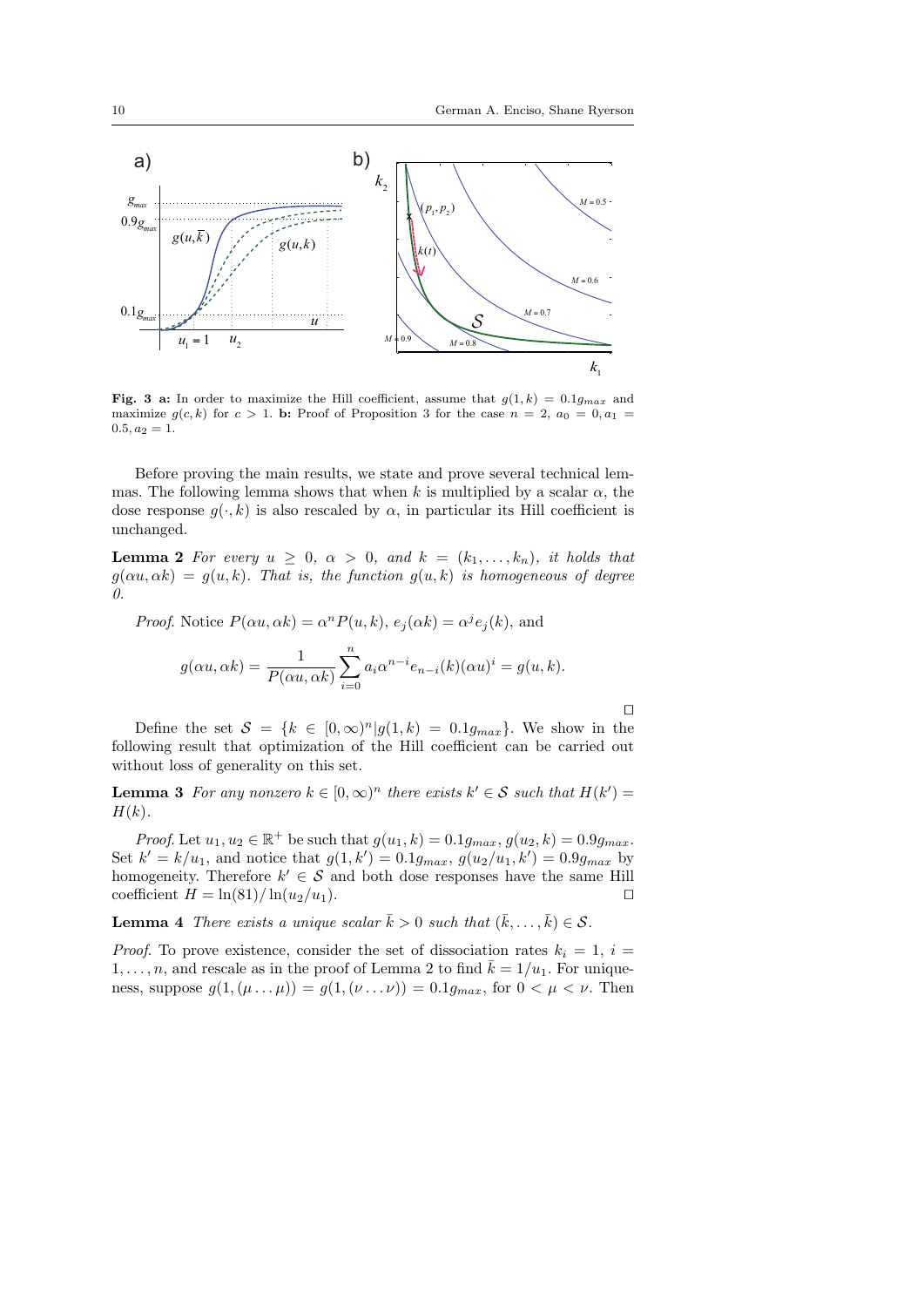$g(\nu/\mu, (\nu \dots \nu)) = g(1, (\nu \dots \nu))$ , which violates strict monotonicity of the dose  $r$ esponse.  $\Box$ 

Define  $\Delta a_i := a_i - a_{i-1}$ , for  $i = 1 \dots n$ , and introduce the following notation:

$$
e_i^{\gamma=0}(k) := \sum_{\substack{|I|=i \ I_j=1 \ I_{\gamma}=0}} \prod_{I_j} k_j, \qquad e_i^{\gamma, \delta=0} := \sum_{\substack{|I|=i \ I_j=1 \ I_j=1}} \prod_{I_j=1} k_j,
$$

and similarly for  $e_i^{\gamma=1}(k)$  etc. The following technical result is based on the Newton inequalities and will be used in the proof of Proposition 2.

**Lemma 5** The function  $T(x)$  defined by

$$
T(x) = \frac{\sum_{i=1}^{n} \Delta a_i x^i e_{n-i}^{l,m=0}}{\sum_{i=1}^{n} \Delta a_i x^i e_{n-i-1}^{l,m=0}}
$$

is strictly increasing on  $(0, \infty)$ .

Proof.

Define  $f_1(x)$ ,  $f_2(x)$  as the numerator and denominator of  $T(x)$ , respectively. Since  $T' = (f'_1f_2 - f'_2f_1)/(f_2)^2$ , we calculate  $f'_1(x)f_2(x) - f'_2(x)f_1(x)$ :

$$
\sum_{i=1}^{n} \Delta a_i i x^{i-1} e_{n-i}^{l,m=0} \sum_{j=1}^{n} \Delta a_j x^j e_{n-j-1}^{l,m=0} - \sum_{i=1}^{n} \Delta a_i x^i e_{n-i}^{l,m=0} \sum_{j=1}^{n} \Delta a_j j x^{j-1} e_{n-j-1}^{l,m=0}
$$

$$
= \sum_{i,j=1}^{n} \Delta a_i \Delta a_j x^{i+j-1} e_{n-i}^{l,m=0} e_{n-j-1}^{l,m=0} (i-j).
$$

Denoting each sumand of this expression by  $S_{ij}$ , and noting that  $S_{ii} = 0$  for all  $i = 1 \ldots n$ , we write the sum as

$$
\sum_{i=1}^{n} \sum_{j=1}^{i-1} S_{ij} + S_{ji} = \sum_{i=1}^{n} \sum_{j=1}^{i-1} \Delta a_i \Delta a_j x^{i+j-1} (i-j) \left[ e_{n-i}^{l,m=0} e_{n-j-1}^{l,m=0} - e_{n-j}^{l,m=0} e_{n-i-1}^{l,m=0} \right].
$$

Since each  $e^{l,m=0}_*$  can be described as a full symmetric polynomial on the variables  $\{k_1, \ldots, k_n\} - \{k_l, k_m\}$ , it follows from Newton's inequalities [18] that  $e_{n-i}^{l,m=0}e_{n-j-1}^{l,m=0}-e_{n-j}^{l,m=0}e_{n-i-1}^{l,m=0} > 0$  whenever  $i > j$ . Thus  $T'(x) > 0$  and the proof is complete.  $\Box$ the proof is complete.  $\square$ <br>As mentioned before, we will use the notation  $\bar{k}$  to denote the scalar as well

as its associated vector for convenience. We now fix a value  $c > 1$  and work to maximize  $g(c, k)$  among all  $k \in S$ . We show that the largest value of  $g(c, k)$  is obtained when all rates  $k_i$  are identical to each other. Define the functions

$$
M(k) := g(c, k), \quad L(k) := g(1, k).
$$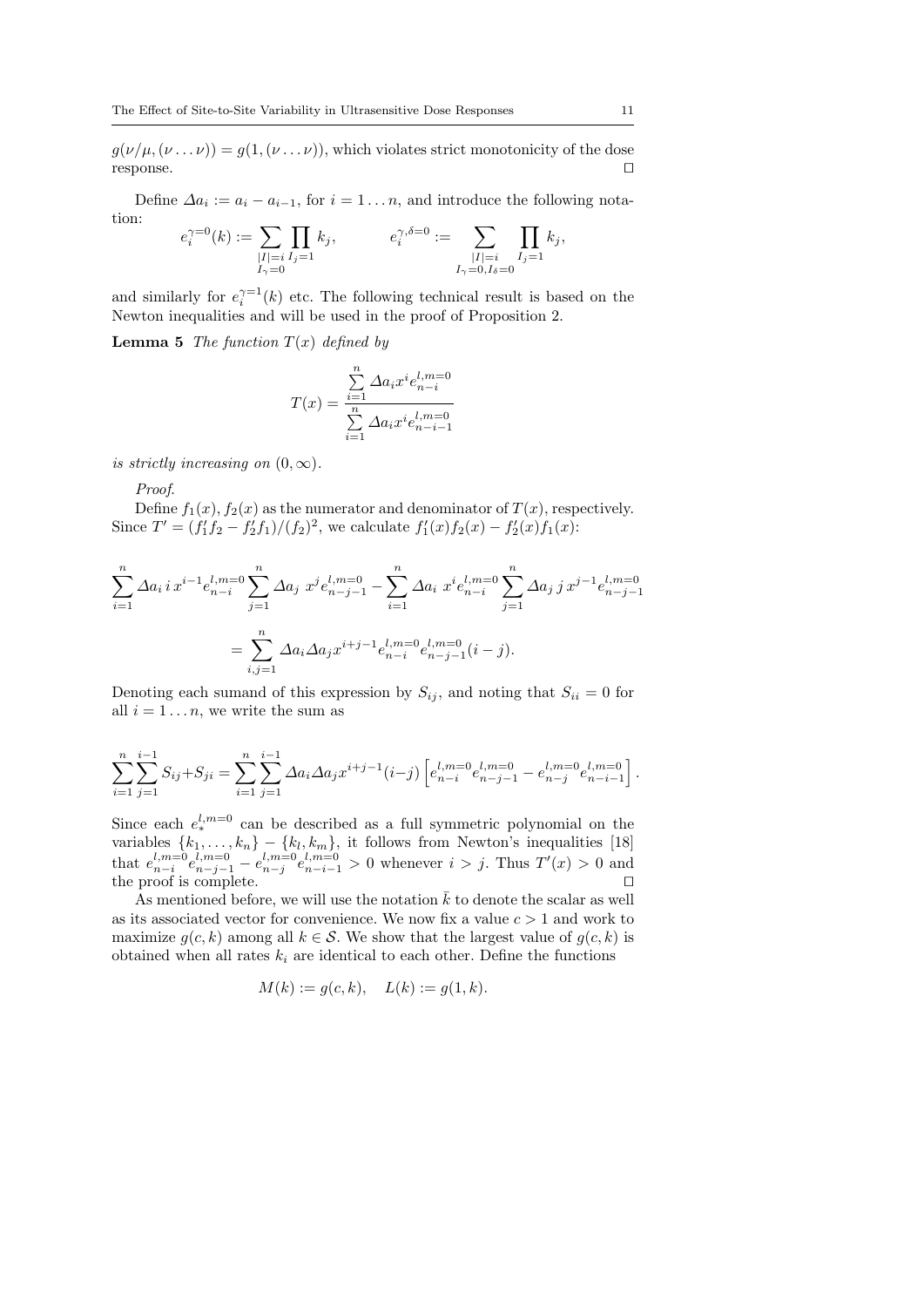The constraint  $k \in \mathcal{S}$  can now be rephrased as  $L(k) = 0.1g_{max}$ . The next result provides the key ingredient for the maximization of  $g(c, \cdot)$ .

**Proposition 2** For any nonzero  $k \in [0,\infty)^n$  such that  $k_l < k_m$ ,

$$
\frac{\partial M}{\partial k_l} \frac{\partial L}{\partial k_m} < \frac{\partial M}{\partial k_m} \frac{\partial L}{\partial k_l}.\tag{3}
$$

Proof: Calculate

$$
\frac{\partial M}{\partial k_l} = \frac{\partial}{\partial k_l} g(c, k) = \left(\frac{\partial}{\partial k_l} \frac{1}{P(c, k)}\right) \sum_{i=0}^n a_i c^i e_{n-i}(k) + \frac{1}{P(c, k)} \frac{\partial}{\partial k_l} \sum_{i=0}^n a_i c^i e_{n-i}(k)
$$

$$
= \frac{-M}{(c + k_l)} + \frac{1}{P(c, k)} \sum_{i=0}^{n-1} a_i c^i \frac{1}{k_l} e_{n-i}^{l=1}(k).
$$

Multiplying each side by  $k_l(c + k_l)P(c, k)$ ,

$$
k_l(c+k_l)P(c,k)\frac{\partial M}{\partial k_l} = -k_l \sum_{i=0}^{n-1} a_i c^i e_{n-i}^{l=1} - k_l \sum_{i=1}^n a_i c^i e_{n-i}^{l=0} + (c+k_l) \sum_{i=0}^{n-1} a_i c^i e_{n-i}^{l=1}
$$

$$
= k_l \sum_{i=1}^n (a_{i-1} - a_i) c^i e_{n-i}^{l=0},
$$

where the final equality is obtained by a re-indexing of terms and the use of the identity  $k_l e_s^{l=0} = e_{s+1}^{l=1}$ . Thus,

$$
\frac{\partial M}{\partial k_l} = \frac{-1}{(c+k_l)P(c,k)} \sum_{i=1}^n \Delta a_i c^i e_{n-i}^{l=0} < 0. \tag{4}
$$

A similar calculation applies for  $\partial L/\partial k_l$  by setting  $c = 1$ . Let us examine the term  $\sum_{n=1}^{\infty}$  $\sum_{i=1} \Delta a_i c^i e_{n-i}^{l=0}$ , which does not contain  $k_l$ , and rewrite it as a sum of those terms involving  $k_m$  and those that do not:

$$
\sum_{i=1}^{n} \Delta a_i c^i e_{n-i}^{l=0} = \sum_{i=1}^{n} \Delta a_i c^i e_{n-i}^{l,m=0} + k_m \sum_{i=1}^{n} \Delta a_i c^i e_{n-i-1}^{l,m=0} =: A + k_m B.
$$

Carrying out the same procedure to define C and D as above for  $c = 1$ , we can write

$$
\frac{\frac{\partial M}{\partial k_l}}{\frac{\partial L}{\partial k_l}} = \frac{(1+k_l)\sum\limits_{i=1}^n \Delta a_i c^i e_{n-i}^{l=0}}{(c+k_l)\sum\limits_{i=1}^n \Delta a_i e_{n-i}^{l=0}} = \left(\frac{1+k_l}{c+k_l}\right) \left(\frac{A+Bk_m}{C+Dk_m}\right). \tag{5}
$$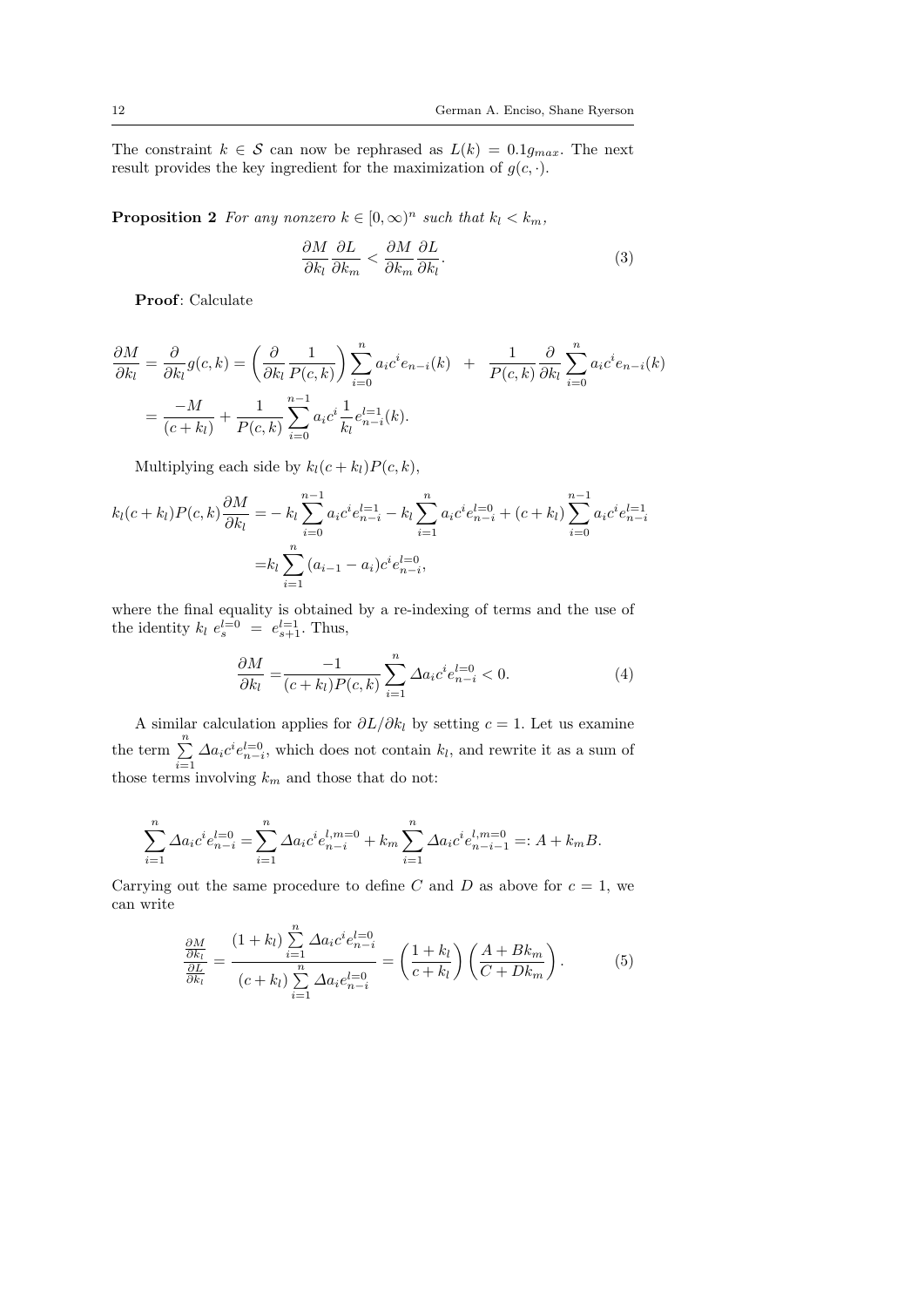None of the expressions  $A, B, C, D$  contain  $k_l$  or  $k_m$ , and one can repeat the same procedure to calculate the partial derivatives with respect to  $k_m$ , which results in exchanging  $k_l$  and  $k_m$  on the right hand side of (5). Now, notice that (3) is equivalent to

$$
\frac{\frac{\partial M}{\partial k_l}}{\frac{\partial L}{\partial k_l}} < \frac{\frac{\partial M}{\partial k_m}}{\frac{\partial L}{\partial k_m}}\tag{6}
$$

$$
\left(\frac{1+k_l}{c+k_l}\right)\left(\frac{A+Bk_m}{C+Dk_m}\right) < \left(\frac{1+k_m}{c+k_m}\right)\left(\frac{A+Bk_l}{C+Dk_l}\right) \tag{7}
$$

$$
\left(\frac{1+k_l}{c+k_l}\right)\left(\frac{C+Dk_l}{A+Bk_l}\right) < \left(\frac{1+k_m}{c+k_m}\right)\left(\frac{C+Dk_m}{A+Bk_m}\right). \tag{8}
$$

The result follows immediately from showing that the following function is strictly increasing:

$$
F(x) = \left(\frac{1+x}{c+x}\right) \left(\frac{C+Dx}{A+Bx}\right)
$$

It is easy to see that the term  $\left(\frac{1+x}{c+x}\right)$  is an increasing function, since  $c > 1$ . So, to prove that F is strictly increasing, we need only show that  $\left(\frac{C+Dx}{A+Bx}\right)$ is a strictly increasing function. This is true if and only if  $AD - BC > 0$  or  $A/B > C/D$ . Using Lemma 5 it follows that

$$
A/B = T(c) > T(1) = C/D,
$$

which completes the proof.  $\Box$ 

A similar approach as that followed in Proposition 2 can be carried out from the Lagrange multiplier equations,  $\partial M/\partial k_l = \lambda \partial L/\partial k_l$ ,  $i = 1, ..., n$ . Solving for  $\lambda$  we find  $\lambda = (\partial M/\partial k_l)/(\partial L/\partial k_l)$ , for all l, and hence

$$
\frac{\frac{\partial M}{\partial k_l}}{\frac{\partial L}{\partial k_l}} = \frac{\frac{\partial M}{\partial k_m}}{\frac{\partial L}{\partial k_m}},
$$

for every l, m. The same argument as in equations (7), (8) shows that  $F(k_l)$  =  $F(k_m)$  for all l, m. Since F is one-to-one, this implies that  $k_l = \bar{k}$  for all l. Notice, however, that we cannot conclude from this equation whether the critical point is a maximum or a minimum, hence the stronger result in Proposition 2.

We use Proposition 2 to show that the point  $\bar{k}$  is in fact the global maximum of  $M$  on  $S$ .

**Proposition 3** Let  $p \in \mathcal{S}$ ,  $p \neq \overline{k}$ . Then there exists  $p' \in S$  such that  $M(p)$  $M(p')$ . In particular p cannot be a maximum of M in S.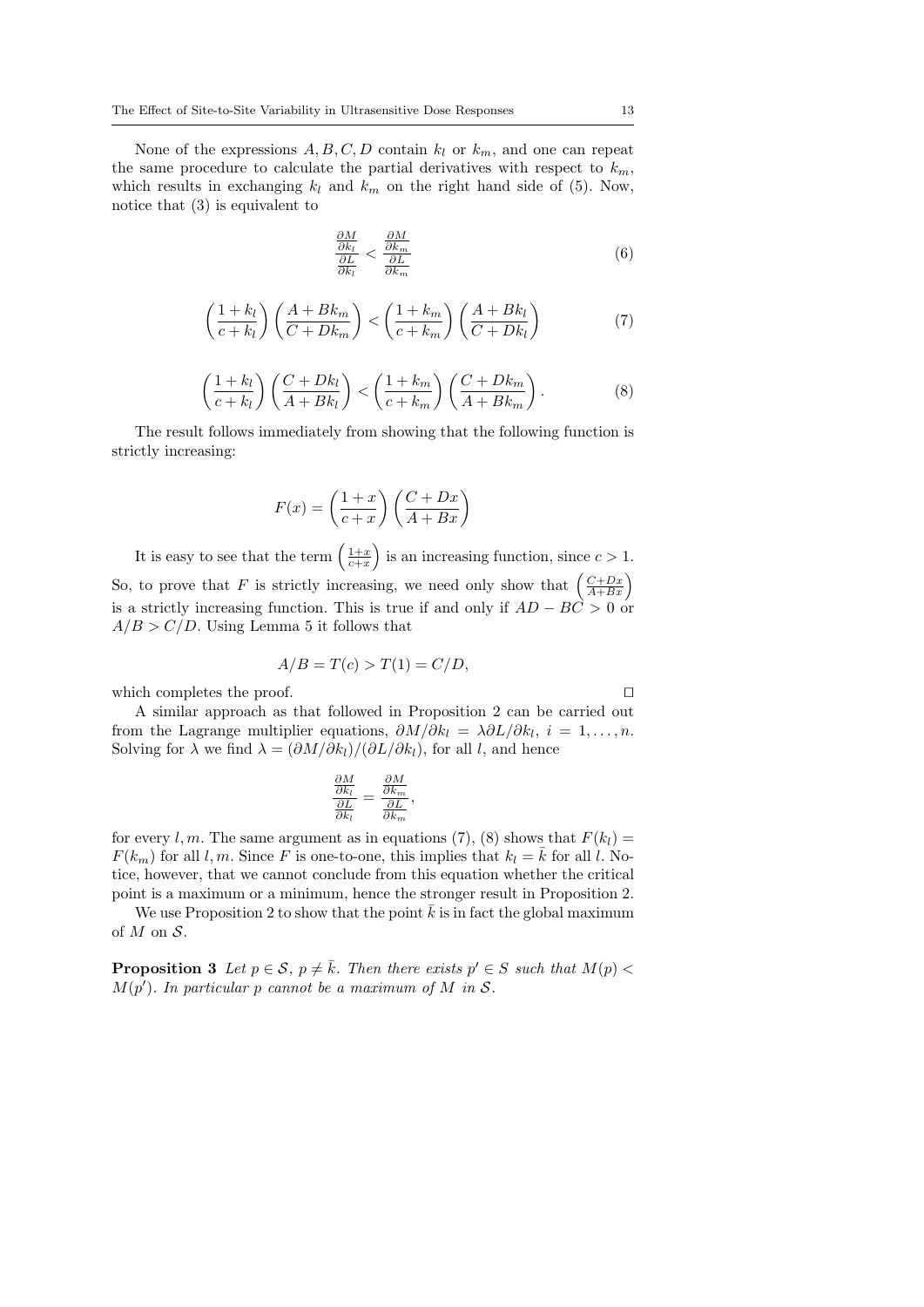.

*Proof:* Suppose that  $p \in S$  and  $l, m$  are such that  $p_l < p_m$ . We will prove that there exists a differentiable function  $k(t) \in \mathcal{S}$  defined for all t on a neighborhood of 0 such that  $k(0) = p$  and  $M(k(t))$  is strictly increasing. This in particular will prove the proposition.

Without loss of generality we can assume  $i = 1, j = 2$  since  $M(k)$  is a symmetric function. See Figure 3b for an illustration. Consider the set of all points  $(k_1, k_2)$  that satisfy the equation

$$
L(k_1, k_2, p_3, \ldots, p_n) = 0.1 g_{max}.
$$

We describe this set as the graph of a function  $k_2 = r(k_1)$  in some neighborhood of the point  $(p_1, p_2)$ . The Implicit Function Theorem guarantees that the function  $r(t)$  exists locally around p as long as

$$
\left.\frac{\partial L(k_1,k_2,p_3,\ldots,p_n)}{\partial k_2}\right|_{(p1,p2)}\neq 0.
$$

By (4) this derivative is always negative, so the condition holds. Define

$$
k(t) = (p_1 + t, r(t), p_3, \ldots, p_n),
$$

for  $t$  in a neighborhood of 0. Let us differentiate both sides of the equation  $L(k(t)) = 0.1g_{max}$ 

$$
0 = \frac{\partial L}{\partial k_1} \frac{dk_1}{dt} + \frac{\partial L}{\partial k_2} \frac{dk_2}{dt} = \frac{\partial L}{\partial k_1} + \frac{\partial L}{\partial k_2} r'(t).
$$

Solving for  $r'(t)$ , we obtain

$$
r'(t) = \frac{-\frac{\partial L}{\partial k_1}}{\frac{\partial L}{\partial k_2}}.
$$

Notice that  $r'(t)$  is negative since both partial derivatives of  $L$  are negative. Now differentiate  $M(k(t))$  with respect to t to obtain

$$
\frac{dM(k(t))}{dt} = \frac{\partial M}{\partial k_1} + \frac{\partial M}{\partial k_2}r'(t) = \frac{\partial M}{\partial k_1} + \frac{\partial M}{\partial k_2} \frac{-\frac{\partial L}{\partial k_1}}{\frac{\partial L}{\partial k_2}}
$$

Then  $\frac{d}{dt}M(k(t)) > 0$  is equivalent to  $\frac{\partial M}{\partial k_1} \frac{\partial L}{\partial k_2} < \frac{\partial M}{\partial k_1} \frac{\partial L}{\partial k_1}$ , which holds by Proposition 2.  $\Box$ 

If  $S$  is bounded (and therefore compact), M must have a maximum value on S, and by the above proposition  $\bar{k}$  maximizes M. For the case of unbounded  $S$  the same conclusion follows directly from the next result.

Proposition 4 The real function

$$
\sigma(x) = \max\{M(p) \, | \, p \in \mathcal{S}, \, ||p||_{\infty} = x\}
$$

is strictly decreasing for all  $x > \bar{k}$ .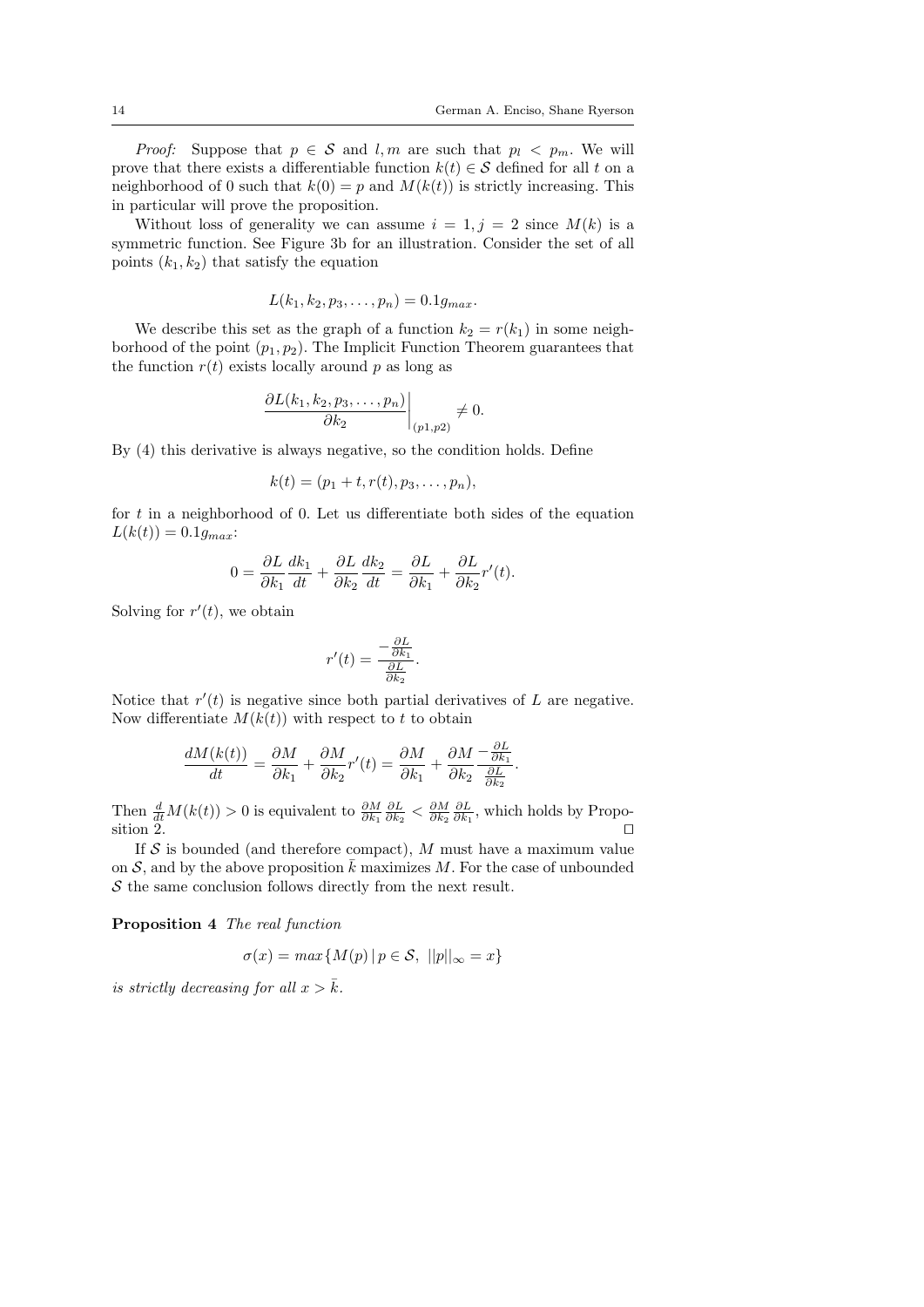*Proof:* Fix  $x > \bar{k}$ . The set  $A = \{M(p) | p \in \mathcal{S}, ||p||_{\infty} = x\}$  is bounded and closed, and M achieves its maximum value on A at some point  $p \in A$ .

Since  $||p||_{\infty} > \bar{k}$ , there exists m such that  $||p||_{\infty} = p_m > \bar{k}$ . Also, there exists l such that  $p_l < p_m$ . By Proposition 2, there exists  $k(t)$  on S such that  $k(0) = p$  and  $M(k(t))$  is strictly increasing. Moreover it is clear from the proof of the proposition that  $||k(t)||_{\infty} \leq ||p||_{\infty}$  for all sufficiently small  $t > 0$ . In fact  $||k(t)||_{\infty} \neq ||p||_{\infty}$  for all small  $t > 0$  by the choice of p, so the inequality is strict. It follows that there exists  $\epsilon > 0$  such that for all  $y \in (x - \epsilon, x)$ ,  $\sigma(y) > \sigma(x)$ . This implies that  $\sigma$  is strictly decreasing for any  $x > \bar{k}$ .

**Theorem 2** Suppose  $k \in [0,\infty)^n$ ,  $k \neq 0$ . Then  $H(k) \leq H(1,\ldots,1)$ . Moreover, equality holds if and only if k is a scalar multiple of  $(1, \ldots, 1)$ .

#### Proof.

First, notice that  $H(1,\ldots,1) = H(\bar{k})$ , since rescaling  $\bar{k}$  merely rescales the dose response by Lemma 2 and doesn't alter the Hill coefficient. By the same argument, the Hill coefficient doesn't change under any scalar multiple of  $(1, \ldots, 1)$ . Given  $k \in [0, \infty)^n$ ,  $k \neq 0$ , we can assume without loss of generality that  $k \in \mathcal{S}$  by Lemma 3.

Fix  $c > 1$ . By Proposition 3 and Proposition 4,  $\overline{k}$  maximizes the function M on S. In particular  $g(c, k) = M(k) < M(\overline{k}) = g(c, \overline{k})$ . Since  $g(1, k) = g(1, \overline{k}) =$  $0.1g_{max}$ , and  $c > 1$  is arbitrary, it follows that  $H(k) < H(\overline{k})$ .

 $\Box$ 

#### 5 Site Variability in the MWC Model

We describe a version of the Monod-Wyman-Changeux model that allows for site-to-site variability and generalizes the original MWC system. We carry out a similar computational analysis as in previous sections, by calculating the effect of site variability in the ultrasensitivity of the dose response.

The multisite protein in this system can also be in one of  $2^n$  possible modification states, described by a binary vector  $I$  of length  $n$ . For instance,  $I = (1, 0, 1)$  indicates that the first and third positions are modified. A basic assumption of the MWC model is that the multisite substrate can be in one of two different states, one of which has a larger ligand affinity than the other. The lower affinity state is called *tense* and denoted by  $T_I$ , and the higher affinity state  $R_I$  is called *relaxed* (Figure 4a).

In Figure 4b we describe the reactions of this system, each of which takes place at a linear rate to form the system of differential equations. For a given index I, suppose that a new index J has magnitude  $|J| = |I| + 1$  and is such that  $I(i) = 0$ ,  $J(i) = 1$ , and  $I(m) = J(m)$  for every  $m \neq i$ . Protein  $R_I$  can be reversibly modified at site i to obtain protein  $R_J$ , and similarly for  $T_I, T_J$ . The rates of transition between relaxed and tense forms are such that the system satisfies detailed balance at steady state [5]. Constant  $\alpha_i$  represents the binding affinity of the ligand to the i-th site. Since the system is detail balanced and every reaction is in equilibrium at steady state, we set the reverse reaction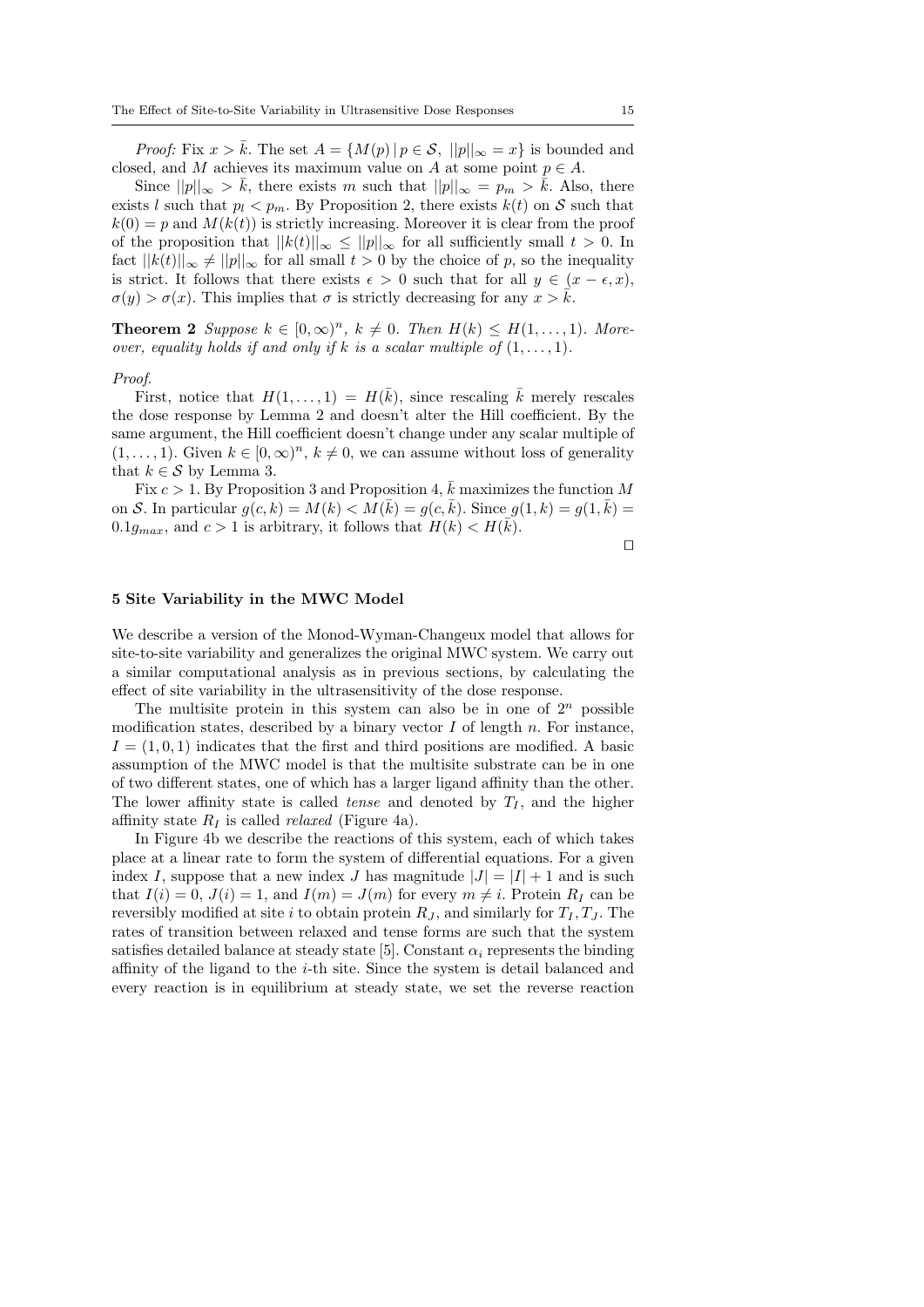

Fig. 4 a: In the MWC model a multisite protein changes allosterically between two states with different ligand affinity. b: The reaction network of the generalized MWC model, where I is any index vector and J is the result of adding a single modification in position i. c,d: Ultrasensitivity of dose response for MWC model under parameter variations, for  $n = 4$ ,  $\epsilon = 0.01, \, L = 100,$  using two different sets of activation functions.

rates to 1 without loss of generality. If parameters for reverse reactions are added, then  $\alpha_i$  can be interpreted as the ratio of forward to reverse rates.

Using detailed balance of every reaction at steady state, we obtain three distinct steady-state equations for the system:

$$
R_J = \alpha_i ER_I, \qquad T_J = \alpha_i \epsilon ET_I, \qquad T_I = L\epsilon^{|I|}R_I,
$$

for  $I$  and  $J$  as described above. By induction it is clear that

$$
R_I = E^{|I|} R_0 \prod_{I_j=1} \alpha_j, \qquad T_I = L \epsilon^{|I|} R_I = L \epsilon^{|I|} E^{|I|} R_0 \prod_{I_j=1} \alpha_j,
$$

for every index vector I. The total amount of protein in the system can be calculated as

$$
S_T = \sum_{I} R_I + T_I = R_0 \sum_{I} (1 + L\epsilon^{|I|}) E^{|I|} \prod_{I_j=1} \alpha_j = R_0 \sum_{i=0}^{n} (1 + L\epsilon^i) E^i e_i(\alpha).
$$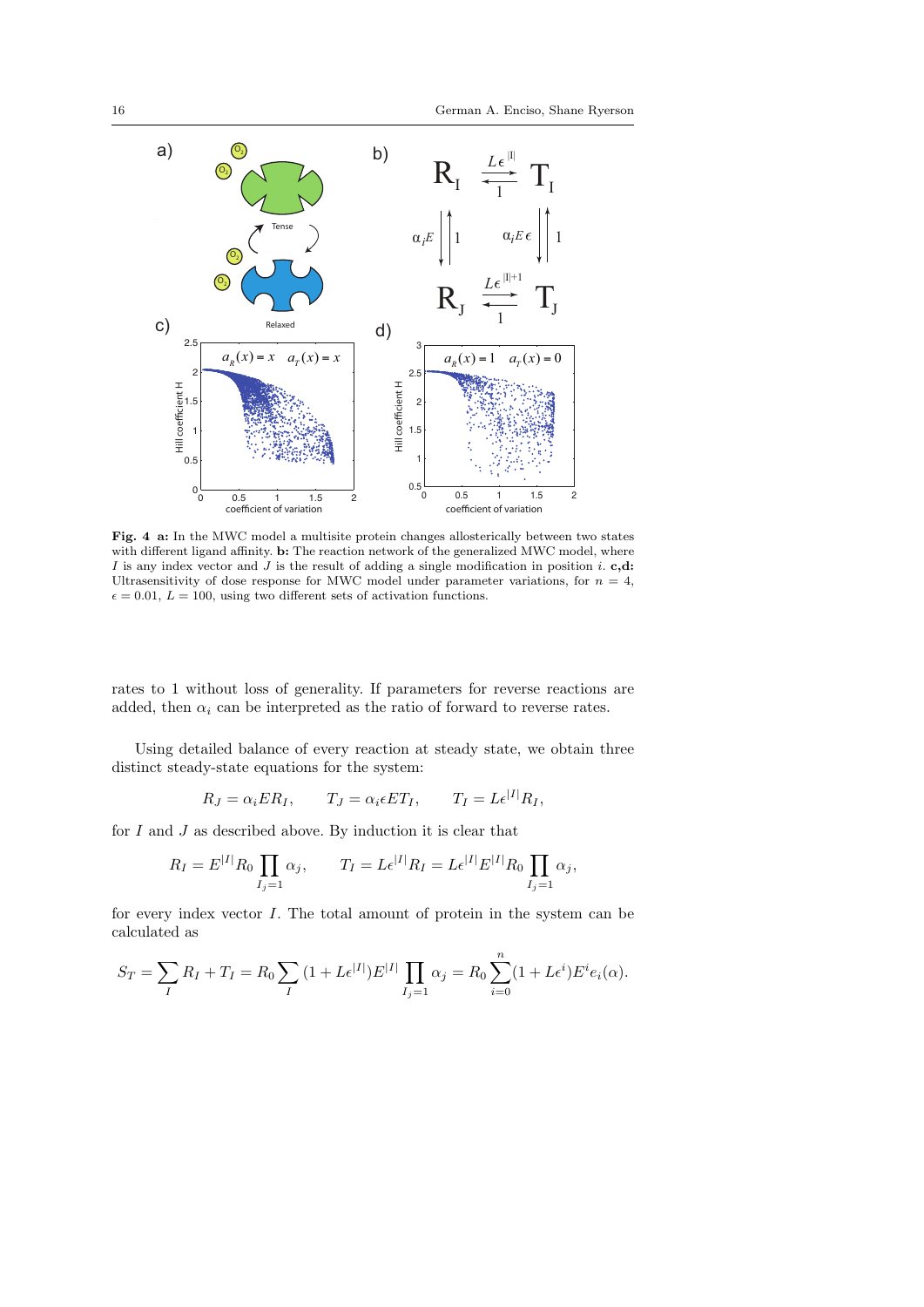This can be used to solve for  $R_I$  as a function of the input E and the model parameters,

$$
R_I = E^{|I|} R_0 \prod_{I_i=1} \alpha_i = S_T E^{|I|} \prod_{I_i=1} \alpha_i \left( \sum_{i=0}^n (1 + L \epsilon^i) E^i e_i(\alpha) \right)^{-1}.
$$

Similarly for the tense protein  $T_I$ . This allows to calculate the dose response of the system,

$$
g(E,\alpha) = \frac{1}{S_T} \sum_{I} a_R(|I|/n) R_I + \sum_{I} a_T(|I|/n) T_I,
$$

as a function of E,  $\alpha$ . Here the activity functions  $a_R(x)$ ,  $a_T(x)$  generalize the function defined for the non-cooperative model. In the original MWC model, for example, the purpose of the system is to transport oxygen, and hence activation is proportional to modification,  $a_R(x) = a_T(x) = x$ . If however this is a modification system such as a multisite receptor complex, it is possible that only one of the two forms, tense or relaxed, is active for downstream signaling, so that e.g.  $a_R(x) = 1$ ,  $a_T(x) = 0$ .

The graphs in Figure 4c,d describe the ultrasensitive behavior of the generalized MWC system under parameter variations. Both graphs are carried out for  $n = 4$ . In the first graph the activation functions are  $a_R(x) = a_T(x) = x$ , i.e. it considers parameter variations of the well known MWC model. The second graph assumes that only the relaxed state is active,  $a_R(x) = 1$ ,  $a_T(x) = 0$ , as might be the case in a signaling system. Both graphs are ultrasensitive, and in both cases the ultrasensitive decreases with increasing parameter noise, although the second graph appears to be more robust to parameter variations.

## 6 Conclusions

It is interesting that in all the simulations of this paper the Hill coefficient is robust with respect to changes in modification rates up to a coefficient of variation of around 0.5. This holds for both the independent multisite model and for the MWC model, as well as for different values of the number of sites n. Not much is known about the site-to-site variability of modification sites in actual experimental systems, in large part due to the difficulties of carrying out such experiments. But in Harvey et al [10] the fractional occupancy of Swe1 sites was measured after stimulation of the protein with the Cdk1 kinase (see Table 1 in that reference), and the results are largely consistent with this rough estimate. This coefficient of variation is also consistent with data on the Gli1 multisite protein (Lee Bardwell, personal communication). Once again, the idea is that as proteins are allowed to evolve and vary, evolutionary forces counteract variability only once this limit is reached.

The mathematical proofs of this paper, while somewhat elaborate, use only elementary multivariable calculus techniques, together with symmetric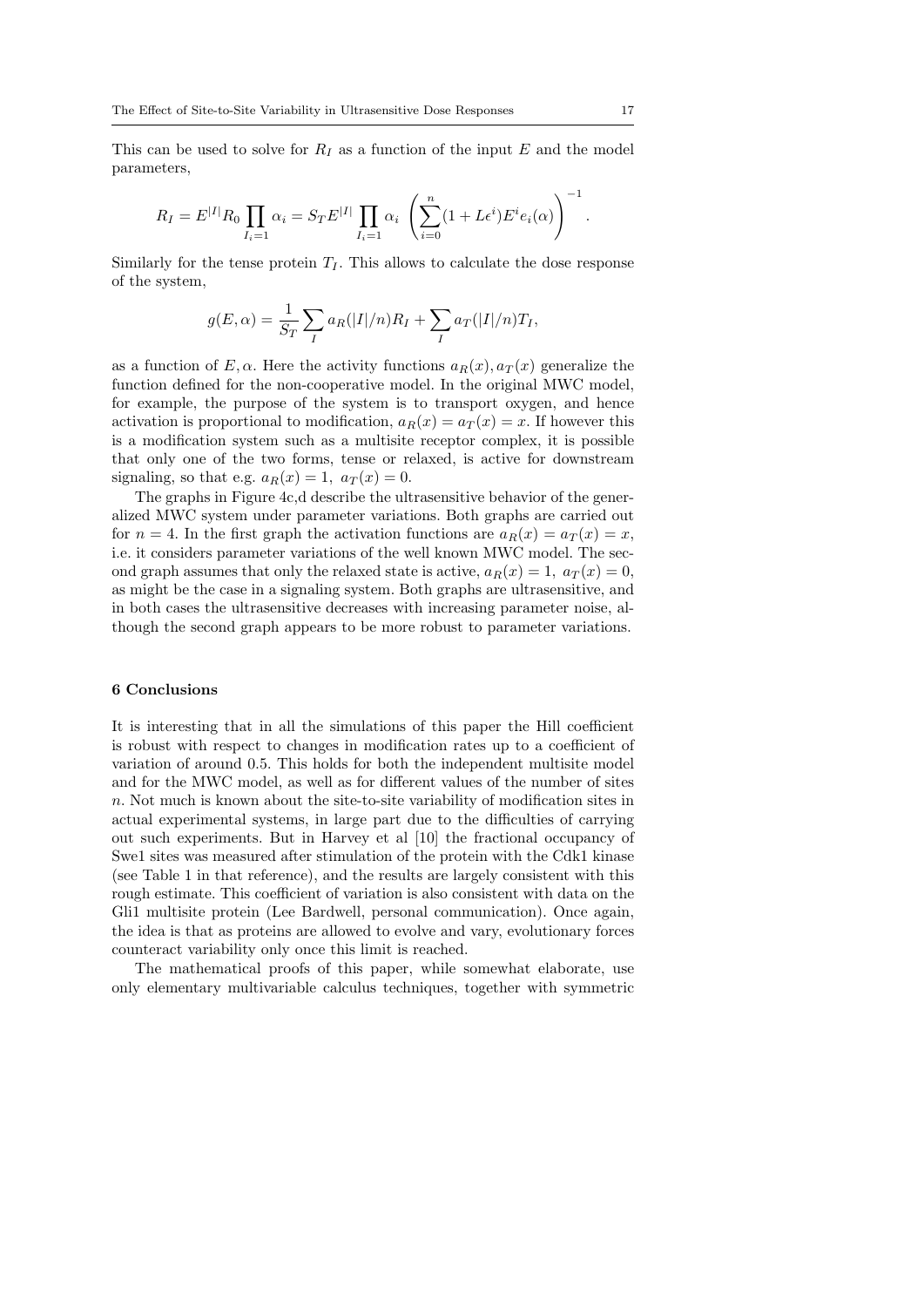polynomials and Newton's inequalities, first published in 1732. A number of recent papers in the literature have also used algebraic techniques to analyze post translational modification systems of chemical reactions using algebraic methods [6, 20, 30], whether to establish bounds on the shape of dose responses or update standard methods such as zero-order ultrasensitivity in the context of more realistic assumptions.

The result we show in this paper for nonsequential systems contrasts with the situation for the sequential case, which was discussed in the paper by Wang, Nie and Enciso  $[28]$ . In that paper the efficiency of the *i*-th modification was described with the parameter  $\lambda_i$ , and it was shown that certain combinations of nonidentical parameters  $\lambda_i$  could yield a higher ultrasensitivity than when all  $\lambda_i$  are equal (see Figure 2C and Figure S1 of that paper). Specifically, ultrasensitivity becomes larger when the last few modifications have a higher  $\lambda_i$ than the first few modifications, which creates an effect very similar to cooperative behavior. In the nonsequential case this behavior cannot be replicated because the sites are unordered, and therefore one cannot guarantee that the most efficient modifications take place last. If anything the opposite effect is observed, in that the most efficient modifications naturally take place before the least efficient ones, which intuitively explains why varying the modification rates reduces ultrasensitivity.

Site-to-site variability has been used in the past to facilitate other phenomena such as bistability  $[1, 9, 26]$  or in the analysis of multisite dynamics and dose responses [2, 8]. For instance, in [1] it is shown that the mere presence of a protein scaffold that binds to the multisite protein can significantly increase the likelihood of bistable behavior, when each modification rate is randomized. Notice that the systems considered in this paper are monostable, which follows from the derivation of the (unique) steady state concentrations for each value of the input. Bistability would require additional complexity such as Michaelis-Menten enzymatic reactions, additional feedback loops, or additional proteins such as a scaffold. At the same time, the presence of ultrasensitive behavior can significantly facilitate bistability once such additional elements are included.

#### Acknowledgments

We would like to thank Michael Cranston and Lee Bardwell for their help and suggestions. This material is based upon work supported by the National Science Foundation under Grants Nos. DMS-1122478 and 1129008.

#### References

- 1. Chan, C., Liu, X., Wang, L., Bardwell, L., Nie, Q., Enciso, G.: Protein scaffolds can enhance the bistability of multisite phosphorylation. PLoS Comp. Biol. 8, 1–9 (2012)
- 2. Conradi, C., Shiu, A.: A global convergence result for processive multisite phosphorylation systems. Bull. Math. Biol. 77(1), 126–155 (2015)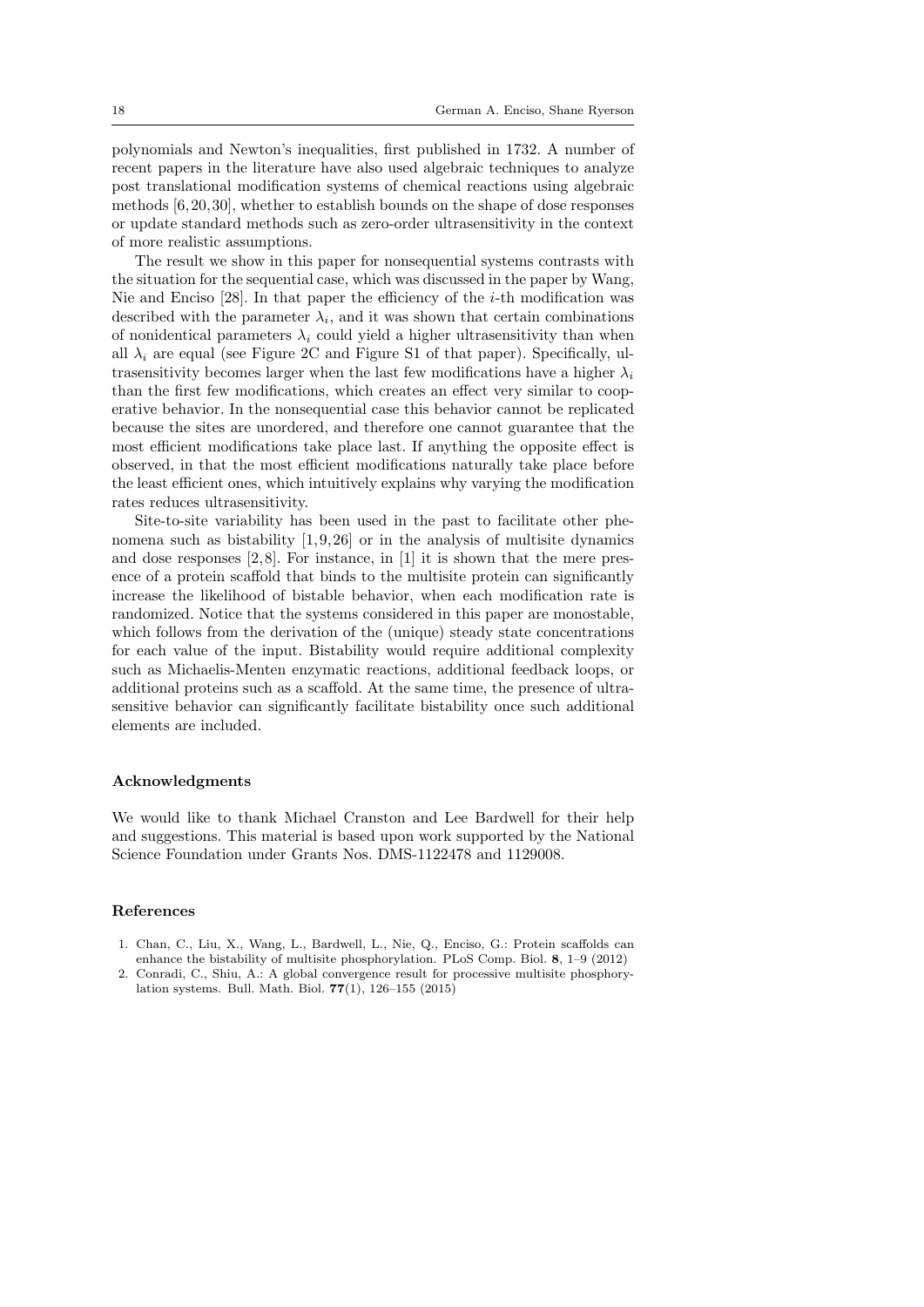- 3. Enciso, G.: Multisite mechanisms for ultrasensitivity in signal transduction. In: Lecture Notes in Mathematics, vol. 2102, chap. 6. Springer Verlag (2013)
- 4. Enciso, G., Kellogg, D., Vargas, A.: Compact modeling of allosteric multisite proteins: Application to a cell size checkpoint. PLoS Comp. Biol. 10(2), 1–12 (2014)
- 5. Feinberg, M.: Necessary and sufficient conditions for detailed balancing in mass action systems of arbitrary complexity. Chem. Eng. Sci. 44(9), 1819–1827 (1989)
- 6. Feliu, E., Knudsen, M., Andersen, L., Wiuf, C.: An algebraic approach to signaling cascades with n layers. Bull. Math. Biol.  $74(1)$ ,  $45-72$  (2012)
- 7. Goldbeter, A., Koshland, D.: An amplified sensitivity arising from covalent modification in biological systems. Proc. Natl. Acad. Sci. USA 78, 6840–6844 (1981)
- 8. Gunawardena, J.: Multisite protein phosphorylation makes a good threshold but can be a poor switch. Proc. Natl. Acad. Sci. USA 102, 14,617–14,622 (2005)
- 9. Harrington, H., Feliu, E., Wiuf, C., Stumpf, M.: Cellular compartments cause multistability and allow cells to process more information. Biophys. J. 104, 1824–1831 (2013)
- 10. Harvey, S., Enciso, G., Dephoure, N., Gygi, S., Gunawardena, J., Kellogg, D.: A phosphatase threshold sets the level of Cdk1 activity in early mitosis in budding yeast. Mol. Biol. Cell 22(19), 3595–3608 (2012)
- 11. Herzog, F., Hill, J.: The Bernstein polynomials for discontinuous functions. Amer. J. Math. 68(1), 109–124 (1946)
- 12. Hill, A.: The possible effects of the aggregation of the molecules of haemoglobin on its dissociation curves. Proceedings of the Physiological Society 40(suppl.), iv–vii (1910)
- 13. Iakoucheva, L., Radivojac, P., Brown, C., O'Connor, T., Sikes, J., Obradovic, Z., Dunker, A.: The importance of intrinsic disorder for protein phosphorylation. Nucleic Acid Res. 32, 1037–1049 (2004)
- 14. Koshland, D., Nemethy, G., Filmer, D.: Comparison of experimental binding data and theoretical models in proteins containing subunits. Biochemistry 5(1), 365–385 (1966)
- 15. Lenz, P., Swain, P.: An entropic mechanism to generate highly cooperative and specific binding from protein phoshporylations. Current Biology 16, 2150–2155 (2006)
- 16. Liu, X., Bardwell, L., Nie, Q.: A combination of multisite phosphorylation and substrate sequestration produces switch-like responses. Biophysical Journal 98(8), 1396–1407 (2010)
- 17. Monod, J., Wyman, J., Changeux, J.P.: On the nature of allosteric transitions: a plausible model. Journal of Molecular Biology 12, 88–118 (1965)
- 18. Niculescu, C.: A new look at Newton's inequalities. J. Inequal. Pure Appl. Math. 1(2), 1–14 (2000)
- 19. Peng, K., Vucetic, S., Radivojac, P., Brown, C., Dunker, A., Obradovic, Z.: Optimizing long intrinsic disorder predictors with protein evolutionary information. J. Bioinform. Comput. Biol 3(1), 35–60 (2005)
- 20. Perez-Millan, M., Dickenstein, A.: Implicit dose-response curves. J. Math. Biol. 70(7), 1669–1684 (2014)
- 21. Ryerson, S., Enciso, G.: Ultrasensitivity in independent multisite systems. J. Math. Biol. 69(4), 977–999 (2014)
- 22. Sarkar, M., Blair, D.: Chemotaxis signaling protein Che Y binds to the rotor protein FliN to control the direction of flagellar rotation in Escherichia coli. Proc. Natl. Acad. Sci USA 107(20), 9370–9375 (2010)
- 23. Serber, Z., Ferrell, J.: Tuning bulk electrostatics to regulate protein function. Cell 128, 441–444 (2007)
- 24. Sourjik, V., Berg, H.: Functional interactions between receptors in bacterial chemotaxis. Nature 428, 437–441 (2004)
- 25. Strickfaden, S., Winters, M.J., Ben-Ari, G., Lamson, R., Tyers, M., Pryciak, P.: A mechanism for cell-cycle regulation of MAP kinase signaling in a yeast differentiation pathway. Cell 128, 519–531 (2007)
- 26. Thomson, M., Gunawardena, J.: Unlimited multistability in multisite phosphorylation systems. Nature 460, 274–277 (2009)
- 27. Vignali, M., Steger, D., Neely, K., Workman, J.: Distribution of acetylated histones resulting from Gal4-VP16 recruitment of SAGA and NuA4 complexes. EMBO Journal 19(11), 2629–2640 (2000)
- 28. Wang, L., Nie, Q., Enciso, G.: Nonessential sites improve phosphorylation switch. Biophysical Letters 99(10), 41–43 (2010)